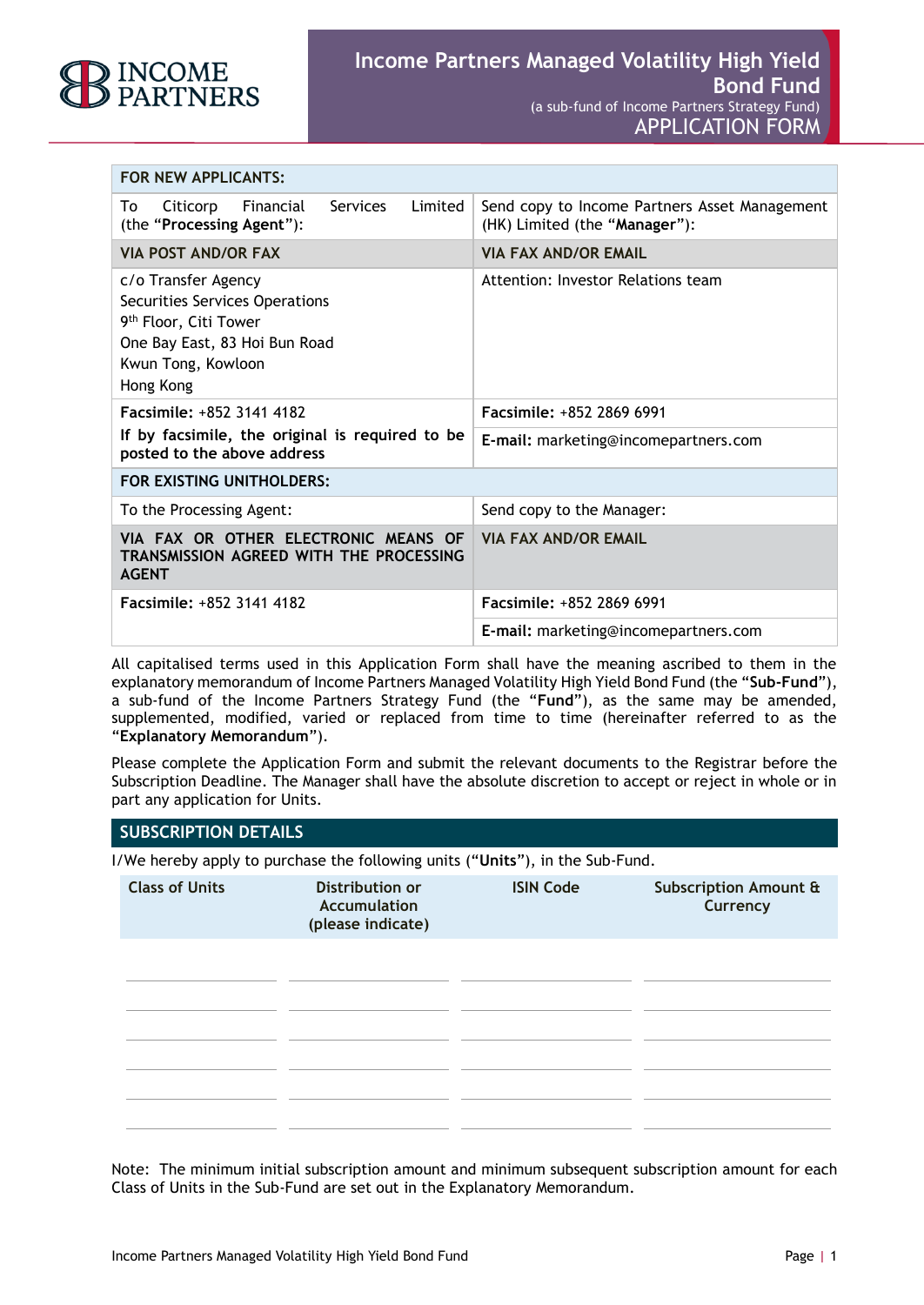

#### **PAYMENT DETAILS**

I/We have instructed/undertake to instruct my/our bank (indicated below) to remit by telegraphic transfer for value (net of all bank charges):

STATE NAME OF BANK AND BRANCH:

State Value date:

State Amount:

| For USD Payments:               |                                                                                                                 |
|---------------------------------|-----------------------------------------------------------------------------------------------------------------|
| Intermediary Bank               | Citibank, N.A. New York                                                                                         |
| Intermediary Bank SWIFT Code    | CITIUS33                                                                                                        |
| Beneficiary Bank                | Citibank, N.A. Hong Kong                                                                                        |
| Beneficiary Bank SWIFT Code     | <b>CITIHKHX</b>                                                                                                 |
| Beneficiary Bank Account Number | 10990845                                                                                                        |
| <b>Beneficiary Bank Address</b> | 50/F Citibank Tower, Citibank Plaza, 3 Garden Road, Central, Hong Kong                                          |
| Beneficiary Account Name        | Cititrust Limited as Trustee of Income Partners Managed Volatility High Yield<br>Bond Fund - Collection Account |
| Beneficiary Account Number      | 1089582039                                                                                                      |
| Additional Information          | For RTGS payment in HK: CHATS code 006 and Branch code 391                                                      |

### **For RMB Payments:**

| Currency:                    | Chinese Renminbi Yuan, RMB                                                                                                                                                        |
|------------------------------|-----------------------------------------------------------------------------------------------------------------------------------------------------------------------------------|
| Intermediary Bank            | Bank of China, Hong Kong (for cross border payment)                                                                                                                               |
| Intermediary Bank SWIFT Code | <b>ВКСННКНН</b>                                                                                                                                                                   |
| Beneficiary Bank             | Citibank, N.A. Hong Kong                                                                                                                                                          |
| Beneficiary Bank SWIFT Code  | <b>CITIHKHX</b>                                                                                                                                                                   |
| Beneficiary Bank Address     | 50/F Citibank Tower, Citibank Plaza, 3 Garden Road, Central, Hong Kong                                                                                                            |
| Beneficiary Account Name     | Cititrust Limited as Trustee of Income Partners Managed Volatility High Yield<br>Bond Fund - Collection Account                                                                   |
| Beneficiary Account Number   | 1089582012                                                                                                                                                                        |
|                              | The Intermediary Bank details (Bank of China, Hong Kong with SWIFT code<br>BKCHHKHH) should only be used for cross-border transfer.                                               |
| Additional Information       | For RTGS payment in HK (i.e. non cross-border transfer), CNY payment should<br>be paid to Citi Hong Kong (CITIHKHX) directly via CHATS with CHATS code 006<br>and Branch code 391 |

| <b>For AUD Payments:</b>        |                                                                                                                        |
|---------------------------------|------------------------------------------------------------------------------------------------------------------------|
| Currency                        | Australian Dollars, AUD                                                                                                |
| Intermediary Bank               | Citibank N.A. (Sydney)                                                                                                 |
| Intermediary Bank SWIFT Code    | CITIAU2X                                                                                                               |
| Beneficiary Bank                | Citibank, N.A. Hong Kong                                                                                               |
| Beneficiary Bank SWIFT Code     | <b>CITIHKHX</b>                                                                                                        |
| Beneficiary Bank Account Number | 0912018008                                                                                                             |
| Beneficiary Bank Address        | 50/F Citibank Tower, Citibank Plaza, 3 Garden Road, Central, Hong Kong                                                 |
| Beneficiary Account Name        | Cititrust Limited as Trustee of Income Partners Managed Volatility High Yield<br><b>Bond Fund - Collection Account</b> |
| Beneficiary Account Number      | 1089582047                                                                                                             |
| Additional Information          | BSB 242-000                                                                                                            |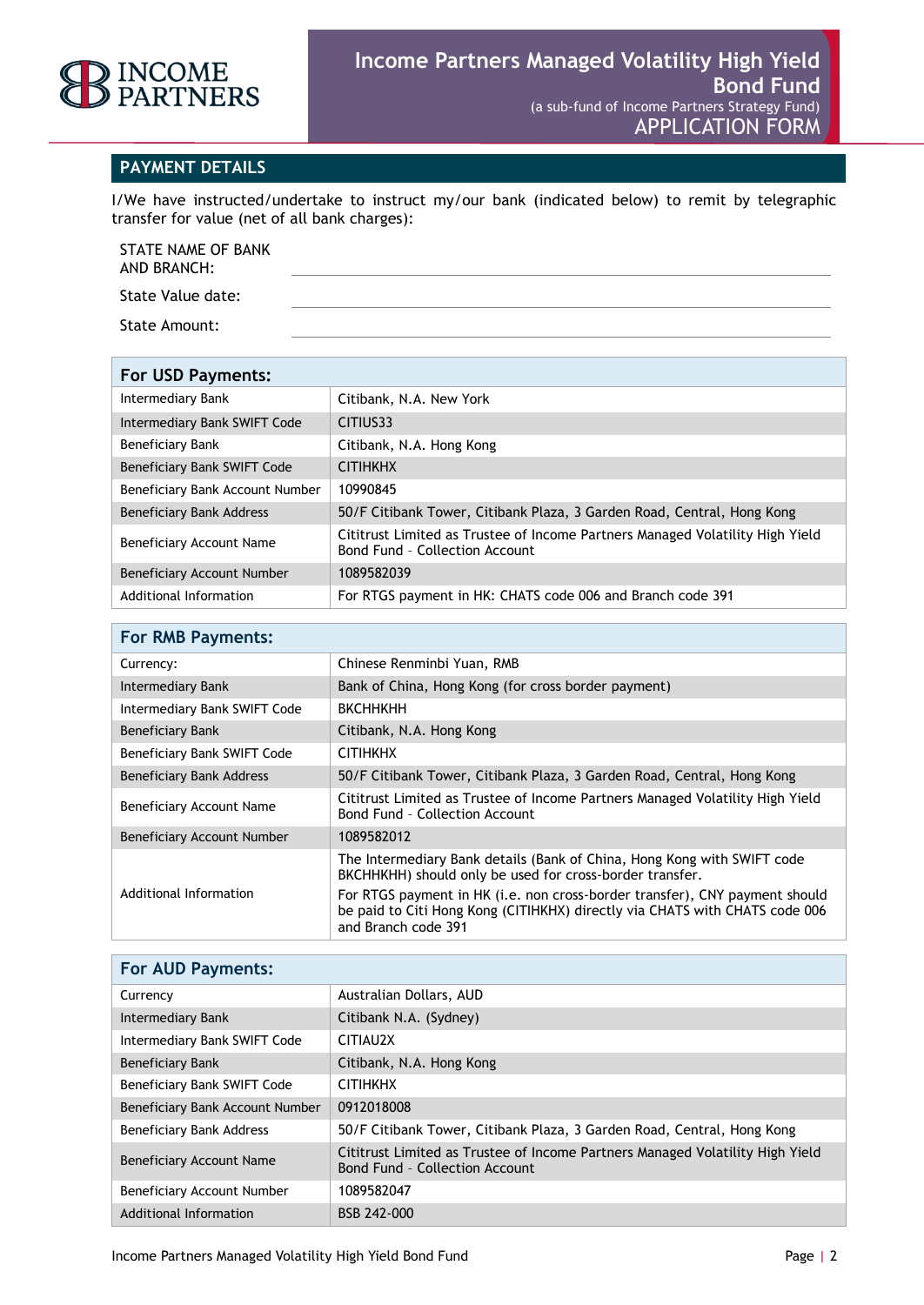

| <b>For EUR Payments:</b>        |                                                                                                                                                    |
|---------------------------------|----------------------------------------------------------------------------------------------------------------------------------------------------|
| Currency                        | Euro, EUR                                                                                                                                          |
| Intermediary Bank               | Citibank, N.A. London                                                                                                                              |
| Intermediary Bank SWIFT Code    | CITIGB2L                                                                                                                                           |
| <b>Beneficiary Bank</b>         | Citibank, N.A. Hong Kong                                                                                                                           |
| Beneficiary Bank SWIFT Code     | <b>CITIHKHX</b>                                                                                                                                    |
| Beneficiary Bank Account Number | 655821                                                                                                                                             |
| Beneficiary Bank Address        | 50/F Citibank Tower, Citibank Plaza, 3 Garden Road, Central, Hong Kong                                                                             |
| Beneficiary Account Name        | Cititrust Limited as Trustee of Income Partners Managed Volatility High Yield<br>Bond Fund - Collection Account                                    |
| Beneficiary Account Number      | 1089582098                                                                                                                                         |
| Additional Information          | *IBAN of Citibank HK's cash account with Citibank London:<br>GB44CITI18500800655821<br>*For RTGS payment in HK: CHATS code 006 and Branch code 391 |

| <b>For GBP Payments:</b>        |                                                                                                                 |
|---------------------------------|-----------------------------------------------------------------------------------------------------------------|
| Currency                        | Sterling Pounds, GBP                                                                                            |
| Intermediary Bank               | Citibank, N.A. London                                                                                           |
| Intermediary Bank SWIFT Code    | CITIGB2L                                                                                                        |
| Beneficiary Bank                | Citibank, N.A. Hong Kong                                                                                        |
| Beneficiary Bank SWIFT Code     | <b>CITIHKHX</b>                                                                                                 |
| Beneficiary Bank Account Number | 600172                                                                                                          |
| Beneficiary Bank Address        | 50/F Citibank Tower, Citibank Plaza, 3 Garden Road, Central, Hong Kong                                          |
| Beneficiary Account Name        | Cititrust Limited as Trustee of Income Partners Managed Volatility High Yield<br>Bond Fund - Collection Account |
| Beneficiary Account Number      | 1089582055                                                                                                      |
| Additional Information          | Sort Code 185008                                                                                                |

| <b>For JPY Payments:</b>        |                                                                                                                        |
|---------------------------------|------------------------------------------------------------------------------------------------------------------------|
| Currency                        | Japanese Yen, JPY                                                                                                      |
| Intermediary Bank               | Citibank, N.A., Tokyo Branch                                                                                           |
| Intermediary Bank SWIFT Code    | CITI.JP.JT                                                                                                             |
| Beneficiary Bank                | Citibank, N.A. Hong Kong                                                                                               |
| Beneficiary Bank SWIFT Code     | <b>CITIHKHX</b>                                                                                                        |
| Beneficiary Bank Account Number | 0201079403                                                                                                             |
| Beneficiary Bank Address        | 50/F Citibank Tower, Citibank Plaza, 3 Garden Road, Central, Hong Kong                                                 |
| Beneficiary Account Name        | Cititrust Limited as Trustee of Income Partners Managed Volatility High Yield<br><b>Bond Fund - Collection Account</b> |
| Beneficiary Account Number      | 1089582071                                                                                                             |

| <b>For SGD Payments:</b>        |                                                                        |
|---------------------------------|------------------------------------------------------------------------|
| Currency                        | Singaporean Dollar, SGD                                                |
| Intermediary Bank               | Citibank, N.A. Singapore                                               |
| Intermediary Bank SWIFT Code    | <b>CITISGSG</b>                                                        |
| Beneficiary Bank                | Citibank, N.A. Hong Kong                                               |
| Beneficiary Bank SWIFT Code     | <b>CITIHKHX</b>                                                        |
| Beneficiary Bank Account Number | 0700392007                                                             |
| Beneficiary Bank Address        | 50/F Citibank Tower, Citibank Plaza, 3 Garden Road, Central, Hong Kong |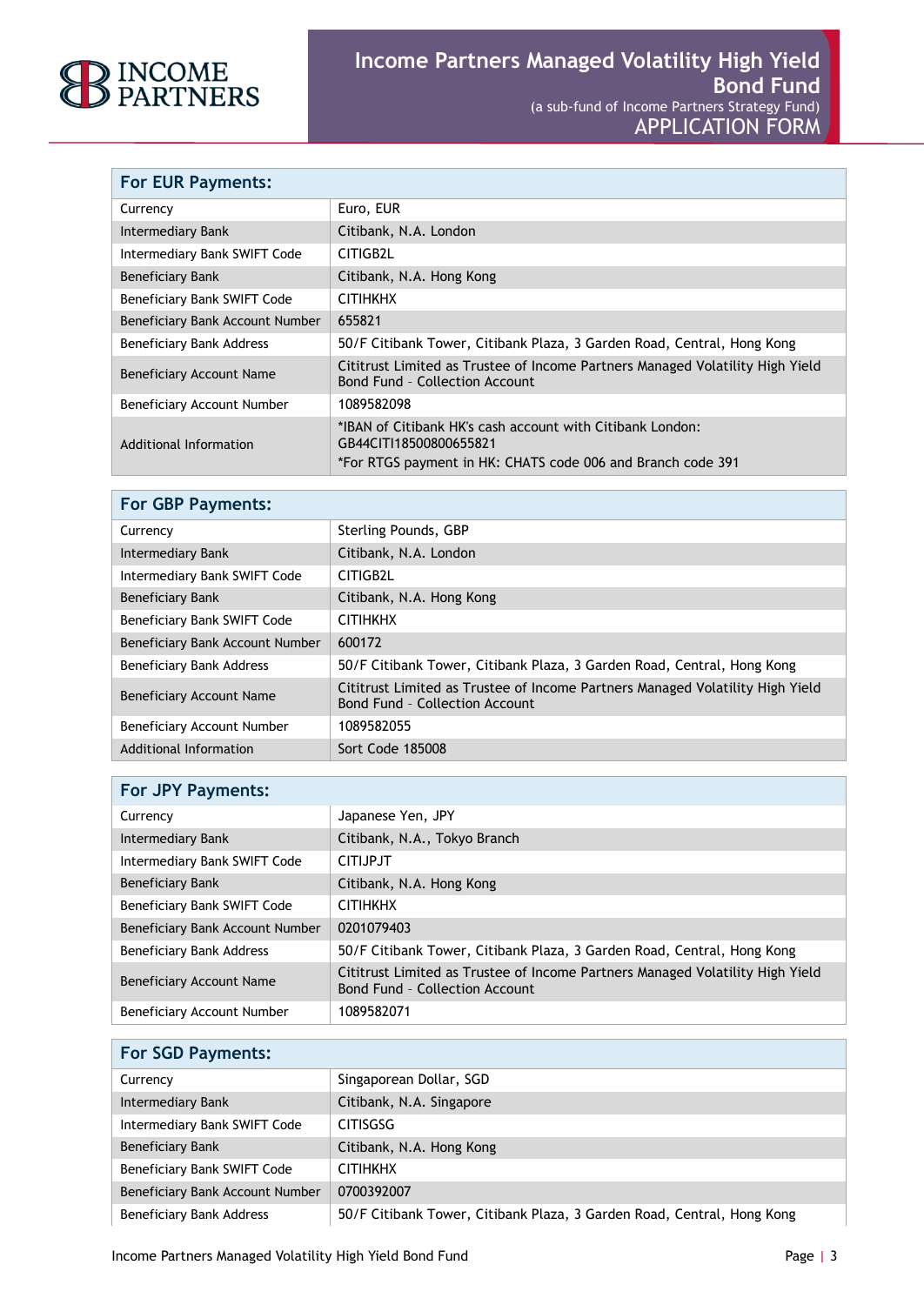

| <b>For SGD Payments:</b>   |                                                                                                                        |
|----------------------------|------------------------------------------------------------------------------------------------------------------------|
| Beneficiary Account Name   | Cititrust Limited as Trustee of Income Partners Managed Volatility High Yield<br><b>Bond Fund - Collection Account</b> |
| Beneficiary Account Number | 1089582063                                                                                                             |

| <b>For HKD Payments:</b>          |                                                                                                                        |
|-----------------------------------|------------------------------------------------------------------------------------------------------------------------|
| <b>Beneficiary Bank</b>           | Citibank, N.A. Hong Kong                                                                                               |
| Beneficiary Bank SWIFT Code       | <b>CITIHKHX</b>                                                                                                        |
| <b>Beneficiary Bank Address</b>   | 50/F Citibank Tower, Citibank Plaza, 3 Garden Road, Central, Hong Kong                                                 |
| Beneficiary Account Name          | Cititrust Limited as Trustee of Income Partners Managed Volatility High Yield<br><b>Bond Fund - Collection Account</b> |
| <b>Beneficiary Account Number</b> | 1089582004                                                                                                             |
| Additional Information            | For RTGS payment in HK: CHATS code 006 and Branch code 391                                                             |

Please note that:-

- (i) in respect of application monies in US dollars, for cleared funds to be received by the Payment Period of the relevant Subscription Day, payment must be made for value on the business day in New York immediately preceding the relevant Payment Period;
- (ii) in respect of application monies in RMB, for cleared funds to be received by the Payment Period of the relevant Subscription Day, payment must be made for value on the Business Day immediately preceding the relevant Payment Period.

The remitter should instruct the remitting bank to send a SWIFT advice (format MT103) to the Registrar advising details of remittance, including the name of applicant(s), for ease of identification. All subscription monies must originate from an account held in the name of the applicant(s). **NO THIRD PARTY PAYMENTS SHALL BE PERMITTED.**

#### **DISTRIBUTION REINVESTMENT MANDATE (only applicable for Distribution Units)**

 $\Box$  I/We request for the automatic reinvestment of the net amount of the distribution to be received by me/us (if any) for the subscription of further Units in the relevant Class of Units held by us in the Sub-Fund.

**Tick box if applicable.** 

Where no indication is made, distributions will be paid in cash to the unitholder.

#### **REGISTRATION DETAILS**

- $\Box$  I/We confirm that the above subscription is for my/our own account (applicable for individual investors, private companies, listed companies/regulated institutions)
- $\Box$  I/We hereby confirm that all the supplemental documents required to be provided by me/us, as listed under the heading "**Supplemental Documentation for Know Your Client Purposes**", are enclosed herein.
- $\Box$  I/We hereby confirm that all my/our personal details required to be provided by me/us (including but not limited to, the source of funds), as set out below will apply in respect of my/our subsequent subscriptions of Units in the Sub-Fund unless there are any changes to such details whereby I/we agree to complete another Application Form in respect of subscription of such additional Units.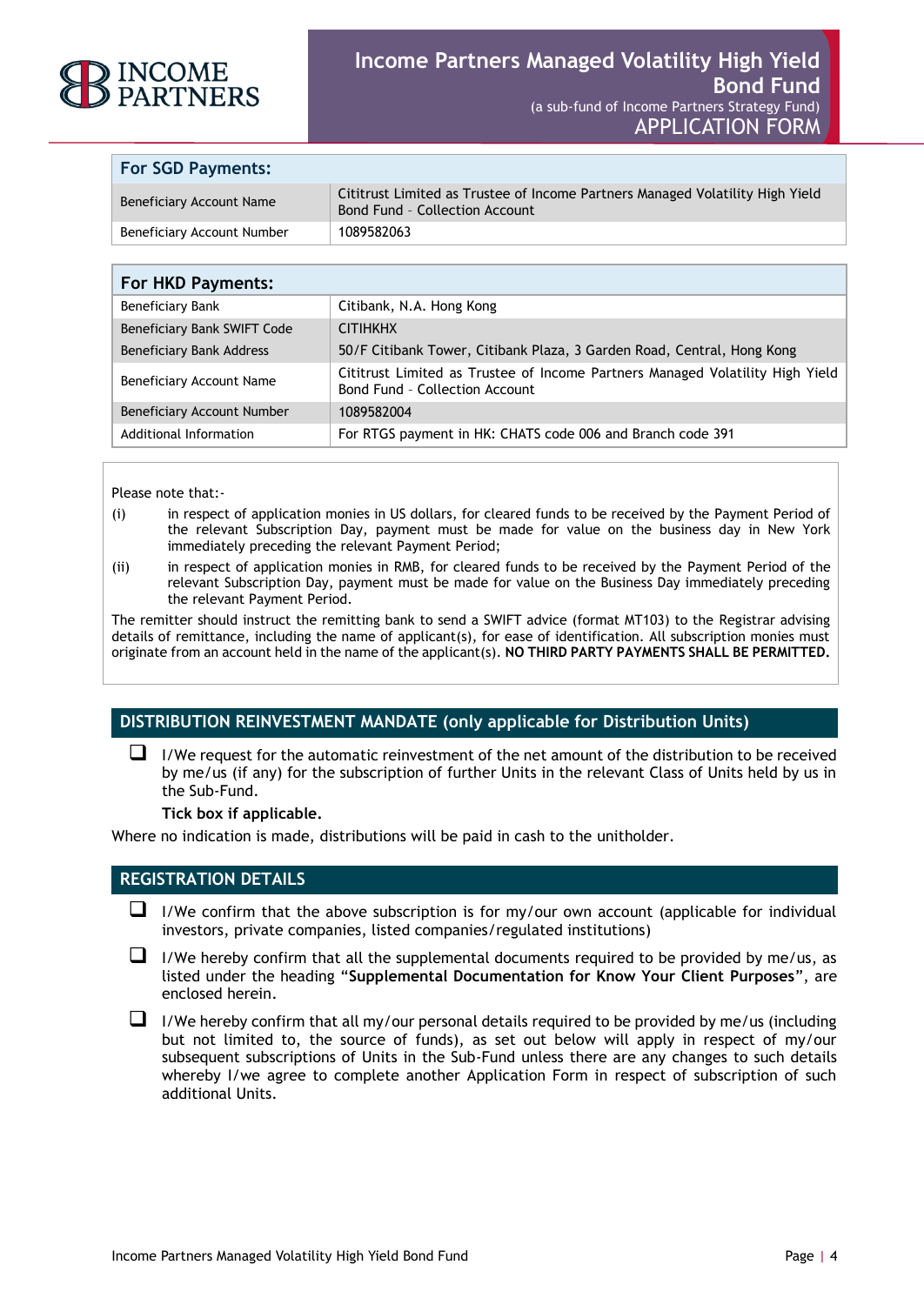# ) INCOME<br>) PARTNERS

| <b>INDIVIDUAL APPLICANT</b>                                                                                                                                                                      |                                                                                                                                            |
|--------------------------------------------------------------------------------------------------------------------------------------------------------------------------------------------------|--------------------------------------------------------------------------------------------------------------------------------------------|
| Name:<br>(in full and includes aliases, if any)                                                                                                                                                  |                                                                                                                                            |
| Name of Joint Applicants:<br>$($ if<br>applicable) <sup>a</sup>                                                                                                                                  |                                                                                                                                            |
| Address: <sup>b</sup><br>No P.O. box shall be accepted for<br>registration purposes. Existing<br>residential or permanent address,<br>registered or business address (as may<br>be appropriate). |                                                                                                                                            |
| I.D./Passport No:                                                                                                                                                                                |                                                                                                                                            |
| Date of Birth:                                                                                                                                                                                   |                                                                                                                                            |
| Nationality:                                                                                                                                                                                     |                                                                                                                                            |
| Country of Birth (for individual<br>investor only):                                                                                                                                              |                                                                                                                                            |
| Second Nationality:                                                                                                                                                                              |                                                                                                                                            |
| Tax Country:                                                                                                                                                                                     |                                                                                                                                            |
| Second Tax Country (if<br>applicable):                                                                                                                                                           |                                                                                                                                            |
| Tax Identity:                                                                                                                                                                                    |                                                                                                                                            |
| Telephone No:                                                                                                                                                                                    |                                                                                                                                            |
| Fax No: (optional)                                                                                                                                                                               |                                                                                                                                            |
| <b>Email Address:</b>                                                                                                                                                                            |                                                                                                                                            |
| Occupation:                                                                                                                                                                                      |                                                                                                                                            |
| Source of Funds:<br>(Please tick whichever box is relevant)                                                                                                                                      | ❏<br><b>savings</b><br>ப<br><i>i</i> nheritance<br>$\Box$<br>generated from sale of property/business<br>H<br>others: please specify below |

| <b>COMPANIES / PARTNERSHIPS / TRUSTS</b>                                                                                                                                                              |  |  |
|-------------------------------------------------------------------------------------------------------------------------------------------------------------------------------------------------------|--|--|
| Name of Company/ Partnership/<br>Trustee and Trust:                                                                                                                                                   |  |  |
| <b>Registered Address:</b><br>No P.O. box shall be accepted for<br>registration purposes. Existing<br>residential or permanent address,<br>registered or business address (as may<br>be appropriate). |  |  |

-

**a** Service of a notice or delivery of a document to any one of several joint applicants/holder will be deemed service or delivery to the other joint applicants/holders.

**<sup>b</sup>** Only the first-named applicant's address will be used for registration purposes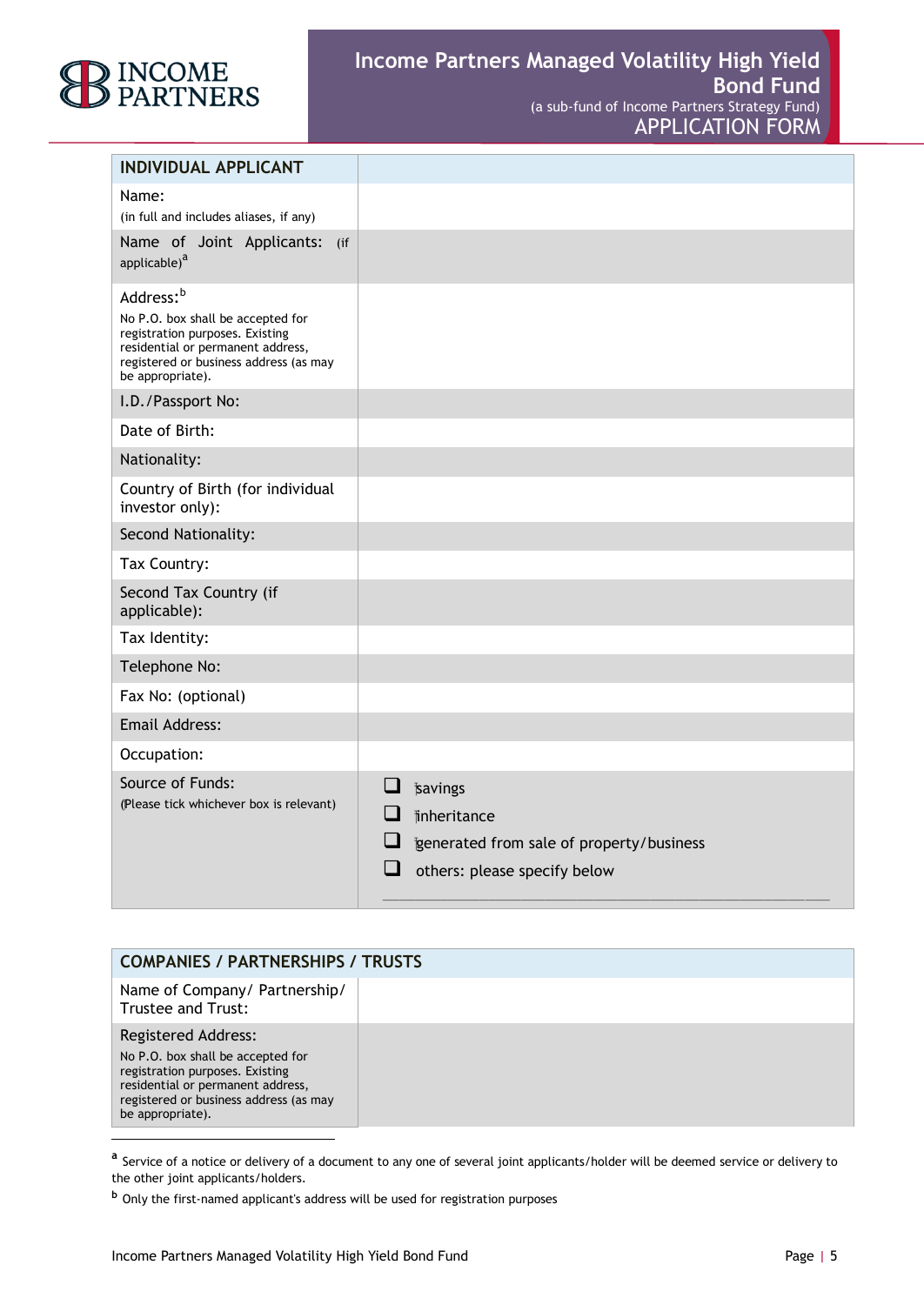

| Mailing Address (if different from<br>Registered Address):                                                           |                                                                                                                  |
|----------------------------------------------------------------------------------------------------------------------|------------------------------------------------------------------------------------------------------------------|
| Incorporation No / Business<br><b>Registration No:</b>                                                               |                                                                                                                  |
| Date of Incorporation:                                                                                               |                                                                                                                  |
| Place of Incorporation:                                                                                              |                                                                                                                  |
| Telephone No:                                                                                                        |                                                                                                                  |
| Fax No:                                                                                                              |                                                                                                                  |
| Email Address:                                                                                                       |                                                                                                                  |
| Nature of Business (for<br>Companies/Partnerships):                                                                  |                                                                                                                  |
| Nature of Trust:<br>(For example, you may indicate if<br>Trustee is a settler of a trust or acting<br>as a nominee.) |                                                                                                                  |
| Source of Funds (for<br>Companies/Partnerships):<br>(Please tick whichever box is relevant)                          | revenue<br>jinvestment reserve<br>⊔<br>generated from sale of property/business<br>fothers: please specify below |
| Source of Funds (for Trusts):<br>(Please tick whichever box is relevant)                                             | inheritance<br>generated from sale of property/business<br>others: please specify below                          |

### **BANK ACCOUNT DETAILS FOR REDEMPTION OR DISTRIBUTION PAYMENTS:**

Bank name:

ABA/ CHIPS/ SWIFT number:

Account name:

Account number:

Correspondent Bank:

Currency of Account:

For further credit to: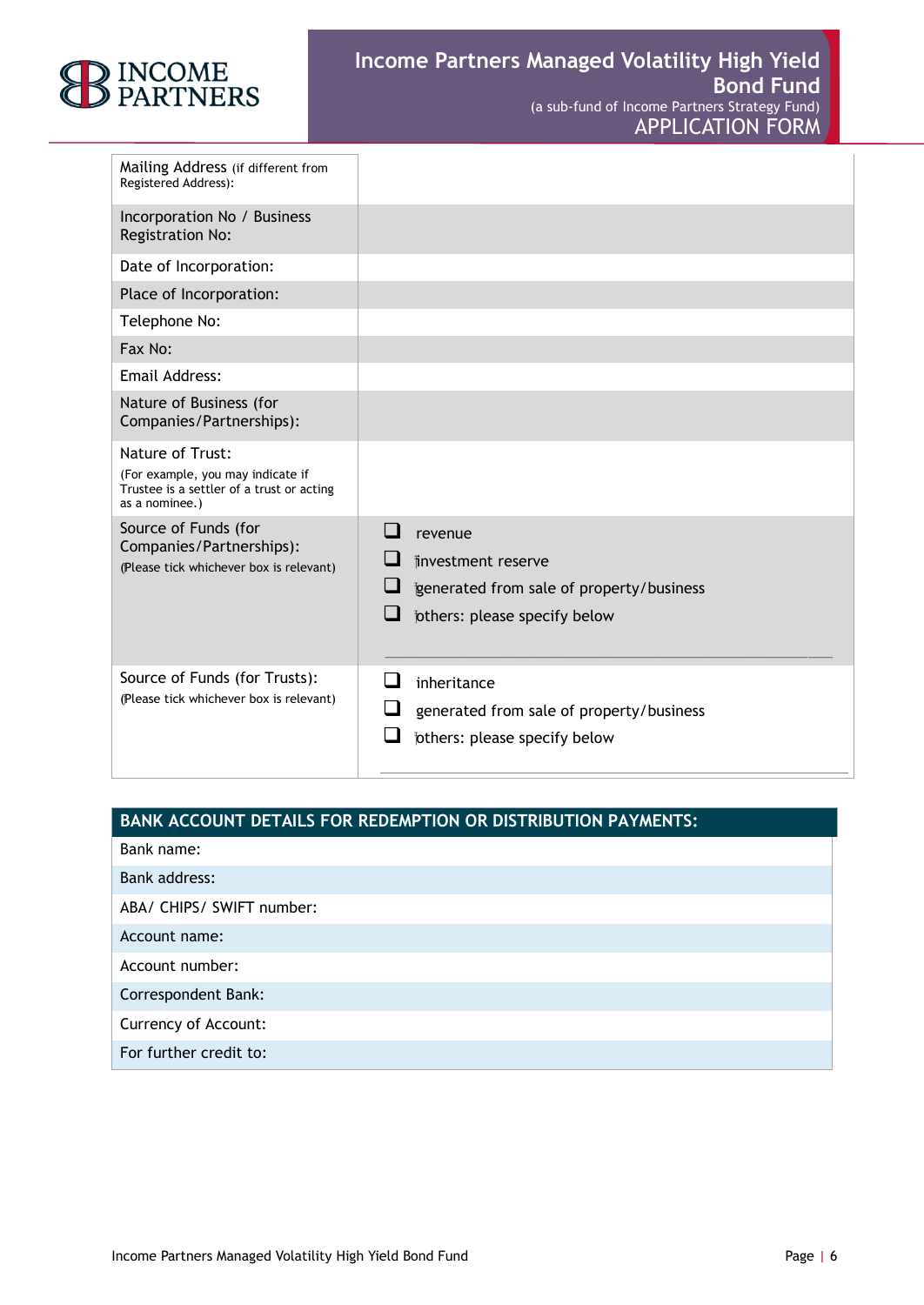

#### **INSTRUCTIONS OF JOINT HOLDERS:**

In the case of a joint application, until further notice in writing, the Trustee, the Manager and the Registrar are authorised to rely upon and act in accordance with the instructions, communications and requests and to deal with instruments purporting to be made, drawn, accepted, endorsed or given by post or facsimile from:

 $\Box$  any of the joint holders (the joint holders hereby undertake that any instructions, communications, requests and instruments purporting to be made, drawn, accepted, endorsed or given by any one joint holder is binding on each joint holder); or

 $\Box$  all of the joint holders.

**Please tick whichever box is applicable.** Where no indication is made, all of the joint holders will be required to sign any instructions.

Please state where applicant(s) is/are existing unitholder(s) of the Sub-Fund by ticking the appropriate box.

- Yes If yes, please indicate
	- Unitholder Account No:

 $\Box$  No

#### **SUPPLEMENTAL DOCUMENTATION FOR "KNOW YOUR CLIENT" PURPOSES**

As part of the responsibility of the Manager, the Trustee, the Registrar and their respective delegates or agents for the prevention of money laundering, each of them may require a detailed verification of an investor's identity and the source of the payment of application monies. Each of the Manager, the Trustee, the Registrar and their respective delegates or agents reserves the right to request such information as is necessary to verify the identity of an applicant and the source of the payment. In the event of delay or failure by the applicant to produce any information required for verification purposes, each of the Manager, the Trustee, the Registrar and their respective delegates or agents may refuse to accept the application and the subscription monies relating thereto and refuse to pay any redemption proceeds. None of the Manager, the Trustee, the Registrar or their delegates, agents or affiliates shall be liable to the applicant for any loss caused as a result of any delay or refusal to process applications, transfer requests or effect payment of realisation proceeds (as the case may be) and claims for payment of interest due to such delay or refusal are not accepted.

For **FATCA compliance purposes**, we would require the relevant certification such as W8-BEN, W8-BENE, W-8IMY or equivalent self-certification form (available from the Manager).

For **Common Reporting Standard (CRS) reporting purposes** in Hong Kong, we would require the relevant certification from each registered investor (available here: [Entity Self-Certification Form](http://www.tia.gov.ky/pdf/Entity_Self_-_Certification_Form.docx) and the [Individual Self-](http://www.tia.gov.ky/pdf/Individual_Self_-_Certification_Form.docx)[Certification Form\)](http://www.tia.gov.ky/pdf/Individual_Self_-_Certification_Form.docx).

| <b>Investor Category</b>                              | <b>Anti-Money Laundering Documentation Requirements</b>                                                                                                                                                                                                                                                                                                                                                                                                                                                                                                                                                          |
|-------------------------------------------------------|------------------------------------------------------------------------------------------------------------------------------------------------------------------------------------------------------------------------------------------------------------------------------------------------------------------------------------------------------------------------------------------------------------------------------------------------------------------------------------------------------------------------------------------------------------------------------------------------------------------|
| <b>Individuals</b>                                    | Certified copy of passport or official ID document with photograph and pre-signed,<br>1.<br>name, date of birth and nationality and (where appropriate) name change document.<br><b>Certified</b> evidence of residential and permanent address (if different) e.g. copy of<br>2.<br>utility bill or bank statement issued within the last 3 months, and displays name as per<br>the name of the applicant in this Application Form. E-statements and P.O. Box mailing<br>addresses are not acceptable.<br>Information on occupation and source of funds for investment (a signed letter will<br>3.<br>suffice). |
|                                                       | Professional Investor declaration (if applicable, available from the Manager).<br>4.                                                                                                                                                                                                                                                                                                                                                                                                                                                                                                                             |
| Listed Companies/<br>Regulated<br><b>Institutions</b> | Certified certificate of incorporation, or business registration certificate and (where<br>1.<br>appropriate) certificate on change of name.                                                                                                                                                                                                                                                                                                                                                                                                                                                                     |
|                                                       | Certified copy of Memorandum and Articles of Association.<br>2.                                                                                                                                                                                                                                                                                                                                                                                                                                                                                                                                                  |
|                                                       | Documentation showing the entity is listed/ regulated in an approved country (e.g.<br>3.<br>extract from Bloomberg/ Reuters/ the approved exchange/ regulator website). See<br>note.                                                                                                                                                                                                                                                                                                                                                                                                                             |
|                                                       | List of all directors, consisting designation, residential address and date of birth.<br>4.                                                                                                                                                                                                                                                                                                                                                                                                                                                                                                                      |
|                                                       | 5.<br>Certified authorised signature list with specimen signatures.                                                                                                                                                                                                                                                                                                                                                                                                                                                                                                                                              |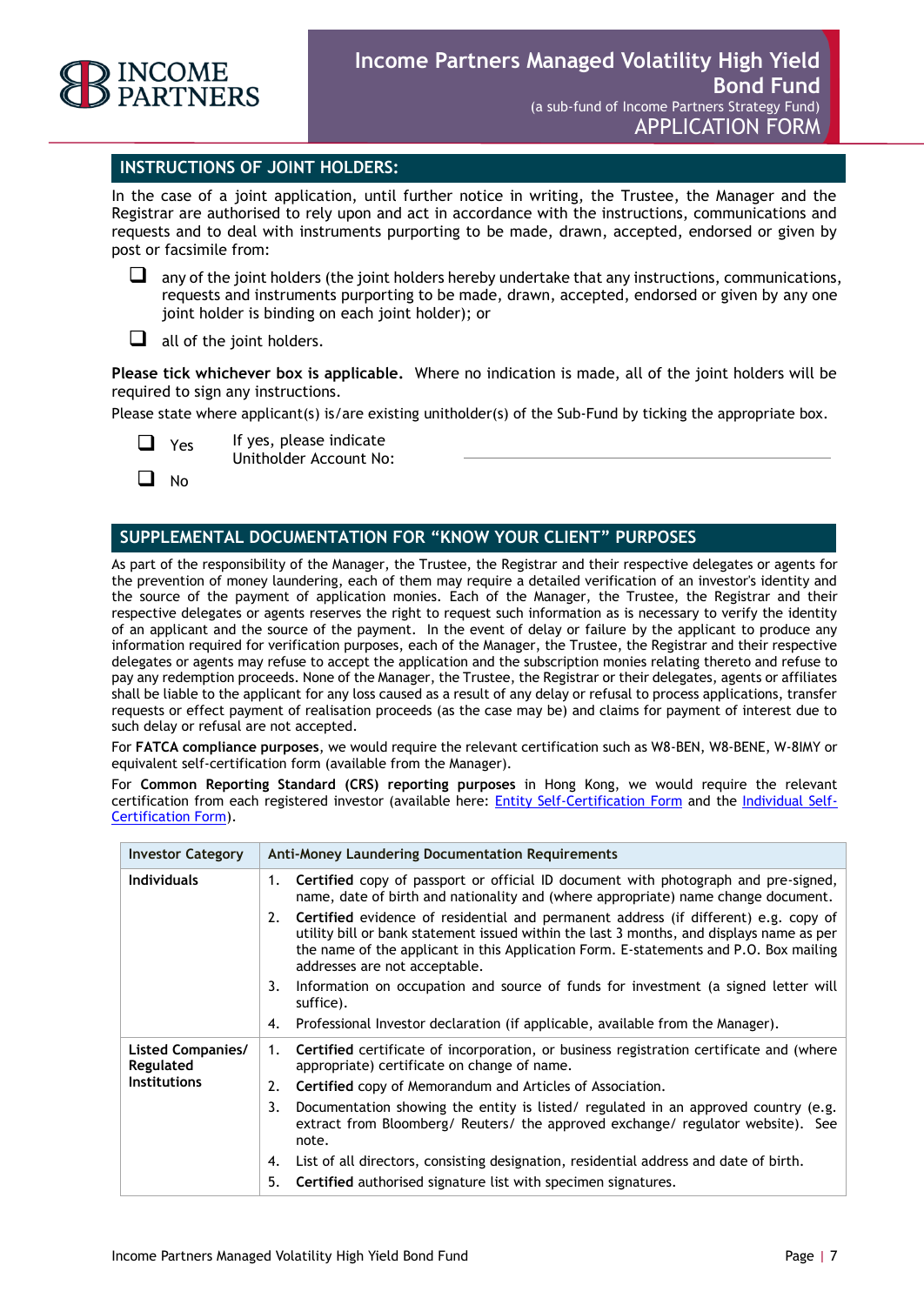

## **Income Partners Managed Volatility High Yield Bond Fund** (a sub-fund of Income Partners Strategy Fund)

APPLICATION FORM

|                                                        | Certified copy of signed board resolution authorising the investment and conferring<br>6.<br>authority on those giving instructions.<br>Certified copy of passport or official ID document with photograph and pre-signed,<br>7.                                                                                                                                                 |
|--------------------------------------------------------|----------------------------------------------------------------------------------------------------------------------------------------------------------------------------------------------------------------------------------------------------------------------------------------------------------------------------------------------------------------------------------|
|                                                        | name, date of birth and nationality and (where appropriate) name change document<br>of all authorised signatories.<br><b>OR</b>                                                                                                                                                                                                                                                  |
|                                                        | Written representation from an independent department within the company (e.g.<br>compliance, audit, human resources) confirming the authorised signatories have the<br>authority to act and their identities are verified.                                                                                                                                                      |
|                                                        | Confirmation that the investment is made for the company's own account and not on<br>8.<br>behalf of any other party (an appropriately authorised letter will suffice).                                                                                                                                                                                                          |
|                                                        | Confirmation on the source of funds for investment (an appropriately authorised letter<br>9.<br>will suffice).                                                                                                                                                                                                                                                                   |
| <b>Other Pooled</b><br>Investment<br><b>Vehicles</b>   | <b>Category A</b><br>Entity appointed to carry out due diligence on underlying investors is a regulated<br>financial institution in a FATF** country                                                                                                                                                                                                                             |
| (Pension Fund,<br>Hedge Fund,<br><b>Private Equity</b> | Certified evidence of formation/ incorporation (e.g. Certified certificate of<br>1.<br>incorporation, extract from regulators website or other appropriate documentation).<br>Extract from commercial register, or<br>2.                                                                                                                                                         |
| Fund, Fund of                                          | Certified recent audited financial statements, or                                                                                                                                                                                                                                                                                                                                |
| Fund, Venture<br><b>Capital Funds)</b>                 | Certified reference letter from a banker, lawyer, etc., in a FATF** country if available.                                                                                                                                                                                                                                                                                        |
|                                                        | Certified copy of prospectus (offering document) or equivalent.<br>3.<br>Certified list of all directors, consisting designation, residential address and date of<br>4.<br>birth.                                                                                                                                                                                                |
|                                                        | 5.<br>Written confirmation that underlying investors have been identified and anti-money<br>laundering checks have been carried out to FATF** standards on the underlying<br>investors in the Pooled Investment Vehicle. (Please request a standard letter template<br>from the Registrar for this purpose.)<br>6. Certified authorised signature list with specimen signatures. |
|                                                        |                                                                                                                                                                                                                                                                                                                                                                                  |
|                                                        | <b>Category B</b>                                                                                                                                                                                                                                                                                                                                                                |
|                                                        | Investment vehicle with 4 or more investors, and                                                                                                                                                                                                                                                                                                                                 |
|                                                        | Entity appointed to carry out due diligence on underlying investors is NOT a regulated<br>financial institution in a FATF** country                                                                                                                                                                                                                                              |
|                                                        | 1.<br>Certified evidence of formation/ incorporation (e.g. Certified certificate of<br>incorporation, extract from regulators website or other appropriate documentation).                                                                                                                                                                                                       |
|                                                        | 2.<br>Extract from commercial register, or                                                                                                                                                                                                                                                                                                                                       |
|                                                        | Certified recent audited financial statements, or                                                                                                                                                                                                                                                                                                                                |
|                                                        | Certified reference letter from a banker, lawyer, etc., in a FATF** country if available.                                                                                                                                                                                                                                                                                        |
|                                                        | Certified copy of prospectus (offering document) or equivalent.<br>3.                                                                                                                                                                                                                                                                                                            |
|                                                        | Certified list of all directors, consisting designation, residential address and date of<br>4.<br>birth.                                                                                                                                                                                                                                                                         |
|                                                        | Written representation on the following information:<br>5.                                                                                                                                                                                                                                                                                                                       |
|                                                        | Total number of investors                                                                                                                                                                                                                                                                                                                                                        |
|                                                        | Number of investors holding 10% or more of the investment vehicle                                                                                                                                                                                                                                                                                                                |
|                                                        | Full name of investors holding 10% or more of the investment vehicle                                                                                                                                                                                                                                                                                                             |
|                                                        | Full name of beneficial owners owning or controlling 25% or more of the<br>investment vehicle                                                                                                                                                                                                                                                                                    |
|                                                        | Certified identification evidence for each beneficial owner owning or controlling 25%<br>6.<br>or more of the investment vehicle, in line with all of the requirements for<br>"Individuals".                                                                                                                                                                                     |
|                                                        | Certified evidence of the detailed address of each beneficial owner owning or<br>7.<br>controlling 25% or more of the investment vehicle (E-statements and P.O. Box mailing<br>addresses are not acceptable).                                                                                                                                                                    |
|                                                        | Certified authorised signature list with specimen signatures.<br>8.                                                                                                                                                                                                                                                                                                              |
|                                                        | Note: For institutional investors, please follow the chain of ownership and provide details<br>and documentation of the individuals who are the ultimate beneficial owners.                                                                                                                                                                                                      |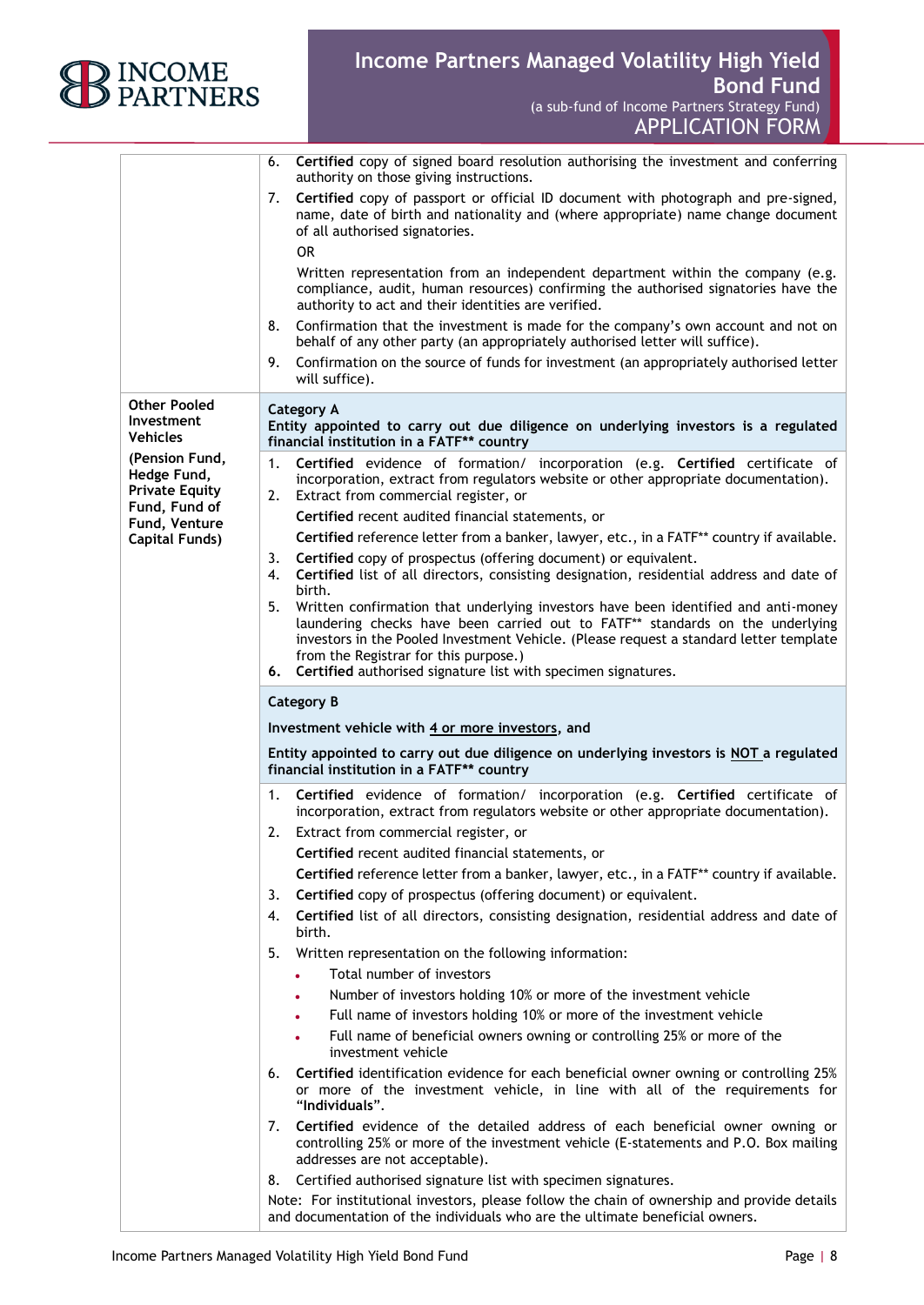

|                                                                  | <b>Category C</b>                                                                                                                                                                                                                                                                         |
|------------------------------------------------------------------|-------------------------------------------------------------------------------------------------------------------------------------------------------------------------------------------------------------------------------------------------------------------------------------------|
|                                                                  | Investment vehicle with less than 4 investors, and                                                                                                                                                                                                                                        |
|                                                                  | Entity appointed to carry out due diligence on underlying investors is NOT a regulated<br>financial institution in a FATF** country                                                                                                                                                       |
|                                                                  | Certified evidence of formation/ incorporation (e.g. Certified certificate of<br>1.<br>incorporation, extract from regulators website or other appropriate documentation).                                                                                                                |
|                                                                  | Extract from commercial register, or<br>2.                                                                                                                                                                                                                                                |
|                                                                  | Certified recent audited financial statements, or                                                                                                                                                                                                                                         |
|                                                                  | Certified reference letter from a banker, lawyer, etc., in a FATF** country if available.                                                                                                                                                                                                 |
|                                                                  | Certified copy of prospectus (offering document) or equivalent.<br>3.                                                                                                                                                                                                                     |
|                                                                  | Certified list of all directors, consisting designation, residential address and date of<br>4.<br>birth.                                                                                                                                                                                  |
|                                                                  | Written representation on the following information:<br>5.                                                                                                                                                                                                                                |
|                                                                  | Total number of investors<br>$\bullet$                                                                                                                                                                                                                                                    |
|                                                                  | Number of investors holding 10% or more of the investment vehicle. For<br>investors with 10% or more ownership of the investment vehicle, also include                                                                                                                                    |
|                                                                  | Full name<br>Date of birth<br>Nationality<br>$\overline{\phantom{a}}$                                                                                                                                                                                                                     |
|                                                                  | Identity document type and number<br>$\blacksquare$<br>Full name of beneficial owners owning or controlling 25% or more of the<br>$\bullet$<br>investment vehicle                                                                                                                         |
|                                                                  | Certified identification evidence for each beneficial owner owning or controlling 25%<br>6.<br>or more of the investment vehicle, in line with all of the requirements for<br>"Individuals".                                                                                              |
|                                                                  | Certified evidence of the detailed address of each beneficial owner owning or<br>7.<br>controlling 25% or more of the investment vehicle (E-statements and P.O. Box mailing<br>addresses are not acceptable).                                                                             |
|                                                                  | Certified authorised signature list with specimen signatures.<br>୪.                                                                                                                                                                                                                       |
|                                                                  | Note: For institutional investors, please follow the chain of ownership and provide details<br>and documentation of the individuals who are the ultimate beneficial owners.                                                                                                               |
| <b>Private Companies</b><br>(Personal                            | 1.<br><b>Certified</b> certificate of incorporation, or business registration certificate and (where<br>appropriate) certificate on change of name.                                                                                                                                       |
| Investment<br>Companies,<br><b>Unquoted</b><br><b>Companies)</b> | Certified copy of Memorandum and Articles of Association<br>2.                                                                                                                                                                                                                            |
|                                                                  | 3.<br>Company search report issued within the last 6 months:-                                                                                                                                                                                                                             |
|                                                                  | For companies incorporated in Hong Kong, full company search report issued by<br>Hong Kong Company Registry.                                                                                                                                                                              |
|                                                                  | For companies incorporated outside of Hong Kong, company search report issued<br>by the company registry in the place of incorporation or certificate of<br>incumbency issued by lawyer/accountant/the registered agent of the company<br>in the place of incorporation.                  |
|                                                                  | In any case, the document must include the following details:-                                                                                                                                                                                                                            |
|                                                                  | Names of the directors                                                                                                                                                                                                                                                                    |
|                                                                  | Name of shareholders with percentage ownership                                                                                                                                                                                                                                            |
|                                                                  | Registered office address in the place of incorporation                                                                                                                                                                                                                                   |
|                                                                  | The company is still registered and has not been dissolved, wound up or<br>struck off                                                                                                                                                                                                     |
|                                                                  | Organisation chart certified by a lawyer/ accountant/ company secretary to be correct<br>4.<br>and accurate. Where a company has ownership structure which is made up of several<br>layers, the organisation chart should include the following details of each intermediate<br>company:- |
|                                                                  | Names of companies/ individuals                                                                                                                                                                                                                                                           |
|                                                                  | Ownership percentage                                                                                                                                                                                                                                                                      |
|                                                                  | Place of incorporation                                                                                                                                                                                                                                                                    |

• Country of business address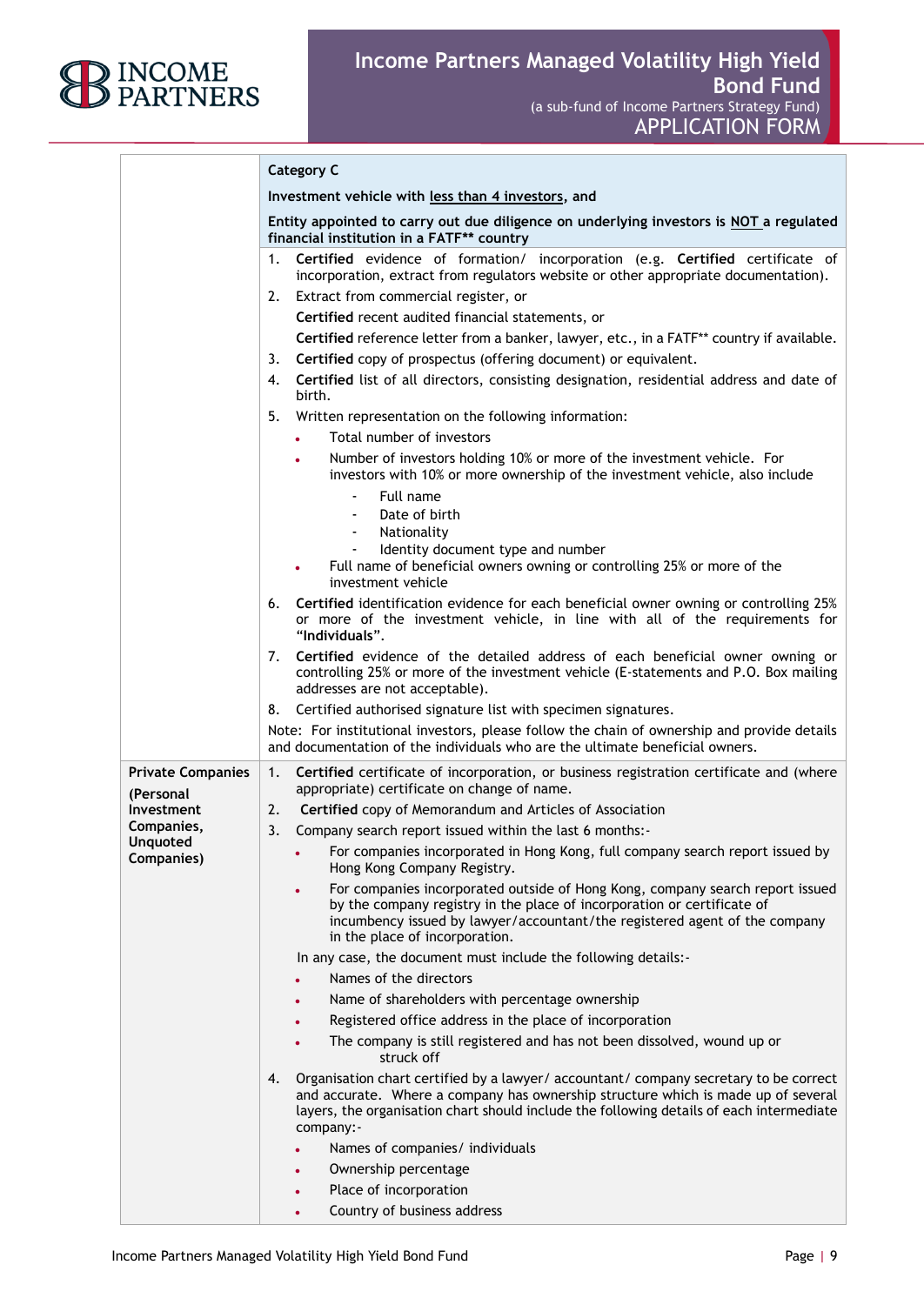

APPLICATION FORM

|                                  | 5.<br>List of all directors, consisting designation, residential address and date of birth.                                                                                                                                                                                                                                                                                                                                                                  |
|----------------------------------|--------------------------------------------------------------------------------------------------------------------------------------------------------------------------------------------------------------------------------------------------------------------------------------------------------------------------------------------------------------------------------------------------------------------------------------------------------------|
|                                  | Certified authorised signature list with specimen signatures.<br>6.                                                                                                                                                                                                                                                                                                                                                                                          |
|                                  | Certified copy of signed board resolution authorising the investment and conferring<br>7.<br>authority on those giving instructions.                                                                                                                                                                                                                                                                                                                         |
|                                  | Certified identification evidence for the following, in line with all of the requirements<br>8.<br>for "individuals":-                                                                                                                                                                                                                                                                                                                                       |
|                                  | Each principal beneficial owner (any person holding a 10% or more interest or<br>with principal control over the company's assets)                                                                                                                                                                                                                                                                                                                           |
|                                  | All directors                                                                                                                                                                                                                                                                                                                                                                                                                                                |
|                                  | All authorised signatories                                                                                                                                                                                                                                                                                                                                                                                                                                   |
|                                  | 9. Confirmation that the investment is made for the company's own account and not on<br>behalf of any other party (an appropriately authorised letter will suffice).                                                                                                                                                                                                                                                                                         |
|                                  | 10. Confirmation on the source of funds for investment (an appropriately authorised letter<br>will suffice).                                                                                                                                                                                                                                                                                                                                                 |
|                                  | 11. Professional Investor declaration (if applicable, available from the Manager).                                                                                                                                                                                                                                                                                                                                                                           |
|                                  | Note: If the Private Company is regulated, follow the requirements for "Regulated<br>Institutions".                                                                                                                                                                                                                                                                                                                                                          |
| Partnerships &<br>Unincorporated | Certified copy of certificate of partnership/ business registration and name change<br>1.<br>document (where appropriate).                                                                                                                                                                                                                                                                                                                                   |
| <b>Businesses</b>                | Certified copy of executed partnership agreement with name of all partners.<br>2.                                                                                                                                                                                                                                                                                                                                                                            |
|                                  | 3.<br>Written representation on the following information:-                                                                                                                                                                                                                                                                                                                                                                                                  |
|                                  | Full name of all partners                                                                                                                                                                                                                                                                                                                                                                                                                                    |
|                                  | Full name of all partners who are empowered to give instructions (or the<br>٠<br>general partners in the context of a limited partnership)                                                                                                                                                                                                                                                                                                                   |
|                                  | Number of beneficial owners owning or controlling 10% or more of the<br>$\bullet$<br>partnership's capital or profit or voting rights.                                                                                                                                                                                                                                                                                                                       |
|                                  | Full name of beneficial owners owning or controlling 10% or more of the<br>$\bullet$<br>partnership's capital or profits or voting rights                                                                                                                                                                                                                                                                                                                    |
|                                  | Certified identification evidence for the general partners (in the context of a limited<br>4.<br>partnership), all other partners who are empowered to give instructions and beneficial<br>owners owning or controlling 10% or more of the partnership's capital or profit or voting<br>rights, in line with all of the requirements for "Individuals" or if the partner is an<br>entity, in line with the requirements of the applicable investor category. |
|                                  | Mandate from the partnership authorising the opening of an account or undertaking the<br>5.<br>transaction and conferring authority on those who will undertake transactions (i.e.<br>certificate of incumbency, list of authorised signatories).                                                                                                                                                                                                            |
|                                  | Certified evidence of the detailed address of the partnership (E-statements and P.O.<br>6.<br>Box mailing addresses are not acceptable).                                                                                                                                                                                                                                                                                                                     |
|                                  | For limited partnerships written confirmation that identification and anti-money<br>7.<br>laundering checks have been carried out to FATF** standards on limited partners.                                                                                                                                                                                                                                                                                   |
|                                  | Certified authorised signature list with specimen signatures.<br>8.                                                                                                                                                                                                                                                                                                                                                                                          |
|                                  | 9. Confirmation on the source of funds for investment (an appropriately authorised letter<br>will suffice).                                                                                                                                                                                                                                                                                                                                                  |
|                                  | Note: Where the partnership has an ownership structure which is made up of several layers<br>(e.g. if the general partners is also another LP), please follow the chain of ownership and<br>provide identification documents of the individuals who are the ultimate beneficial owners.                                                                                                                                                                      |
| <b>Trusts</b>                    | Regulated trustee in a FATF** country or parent of the trustee is regulated in a FATF**<br>country                                                                                                                                                                                                                                                                                                                                                           |
|                                  | Extract of authorisation from the relevant regulator confirming that the trustee is<br>1.<br>regulated in a FATF** country.                                                                                                                                                                                                                                                                                                                                  |
|                                  | Written confirmation that the trustee has undertaken identity and anti-money<br>2.<br>laundering checks to FATF** standards on settlors and main beneficiaries.                                                                                                                                                                                                                                                                                              |
|                                  | Certified copy of Trust Deed.<br>3.                                                                                                                                                                                                                                                                                                                                                                                                                          |
|                                  | Certified copy of certificate of incorporation or equivalent of the trustee (and<br>4.<br>certificate on change of name if applicable).                                                                                                                                                                                                                                                                                                                      |
|                                  | List of directors of the trustee.<br>5.                                                                                                                                                                                                                                                                                                                                                                                                                      |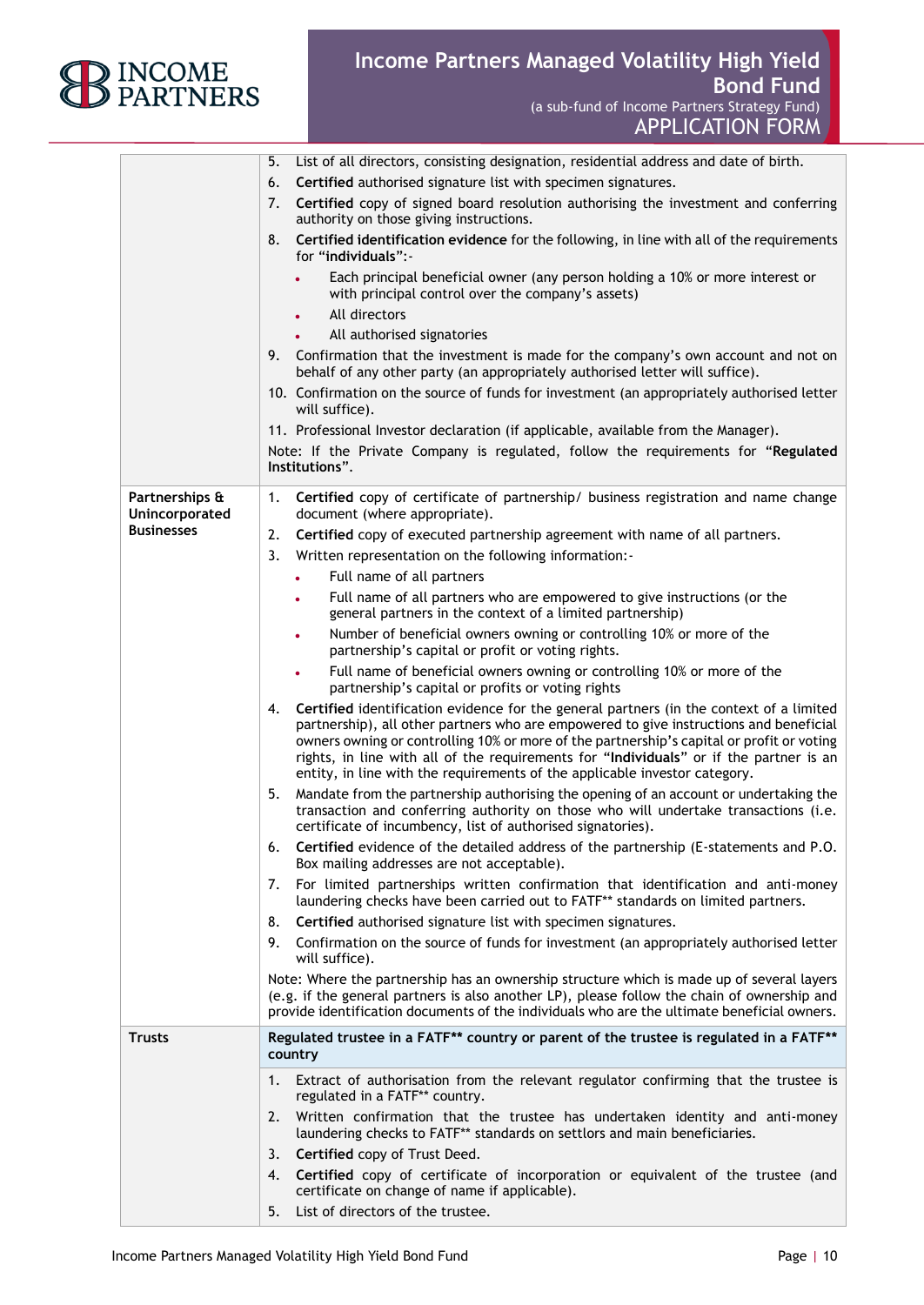

6. **Certified** copy of signed trustee resolution/ confirmation authorising the investment

APPLICATION FORM

|                          | and conferring authority on those giving instructions.                                                                                                                                                                      |
|--------------------------|-----------------------------------------------------------------------------------------------------------------------------------------------------------------------------------------------------------------------------|
|                          | Certified authorised signature list with specimen signatures.<br>7.                                                                                                                                                         |
|                          | Certified copy of passport or official ID document with photograph and pre-signed,<br>8.<br>name, date of birth and nationality and (where appropriate) name change document<br>of all authorised signatories.<br><b>OR</b> |
|                          | Written representation from an independent department within the company (e.g.<br>compliance, audit, human resources) confirming the authorised signatories have the<br>authority to act and their identities are verified. |
|                          | Confirmation on the source of funds for investment (an appropriately authorised letter<br>9.<br>will suffice).                                                                                                              |
|                          | <b>Unregulated trustee</b>                                                                                                                                                                                                  |
|                          | Certified identification evidence for the trustees, settlors, beneficial owners and all<br>1.<br>authorised signatories in line with all of the requirements for a "Company" or<br>"Individual".                            |
|                          | Certified evidence of detailed address of the trustee, settlors and beneficiaries as set<br>2.<br>out for "Individual" (E-statements and P.O. Box mailing addresses are not acceptable)                                     |
|                          | Certified copy of Trust Deed.<br>3.                                                                                                                                                                                         |
|                          | Description on the general nature of the trust, e.g. family trust, pension trust,<br>4.<br>charitable trust etc.                                                                                                            |
|                          | Certified copy of signed trustee resolution/ confirmation authorising the investment<br>5.<br>and conferring authority on those giving instructions.                                                                        |
|                          | Certified authorised signature list with specimen signatures.<br>6.                                                                                                                                                         |
|                          | 7.<br>Confirmation on the source of funds for investment (an appropriately authorised letter<br>will suffice).                                                                                                              |
| Nominee accounts         | Regulated 3rd party or unregulated 3rd party with regulated parent company                                                                                                                                                  |
| (Private bank,           | (Subscription on behalf of underlying investor and the 3rd party is located in FATF** country)                                                                                                                              |
| investment<br>adviser or | Applicable for omnibus account only                                                                                                                                                                                         |
| nominee<br>company)      | 1.<br>Provide documents of the applicable category based on the legal structure of the<br>nominee, e.g. a "Company".                                                                                                        |
|                          | Documentation showing the entity is regulated in an approved country (e.g. extract of<br>2.<br>authorisation held by 3rd party from relevant regulator- i.e. AML letter).                                                   |
|                          | Certified authorised signature list with specimen signatures.<br>3.                                                                                                                                                         |
|                          | Confirmation on the source of funds for investment (an appropriately authorised letter<br>4.<br>will suffice).                                                                                                              |
|                          | <b>Regulated 3rd party</b>                                                                                                                                                                                                  |
|                          | (Subscription on behalf of underlying investor and the 3rd party is located in FATF** country)                                                                                                                              |
|                          | Applicable for named underlying investor(s)                                                                                                                                                                                 |
|                          | Provide documents of the applicable category based on the legal structure of the<br>1.<br>nominee, e.g. a "Company".                                                                                                        |
|                          | Certified identification documentation of the named underlying investor(s) in line with<br>2.<br>all of the requirements for the applicable investor category, i.e. AML letter.                                             |
|                          | Certified authorised signature list with specimen signatures.<br>3.                                                                                                                                                         |
|                          | Confirmation on the source of funds for investment (an appropriately authorised letter<br>4.                                                                                                                                |
|                          | will suffice).                                                                                                                                                                                                              |
|                          | Or otherwise provide the documentation listed below:                                                                                                                                                                        |
|                          | Provide documents of the applicable category based on the legal structure of the<br>$\bullet$<br>nominee, e.g. a "Company".                                                                                                 |
|                          | Written confirmation that the 3rd party has undertaken identity and anti-money<br>$\bullet$<br>laundering checks to FATF** standards, i.e. AML letter.                                                                      |
|                          | Extract of authorisation held by 3rd party from relevant regulator.<br>$\bullet$                                                                                                                                            |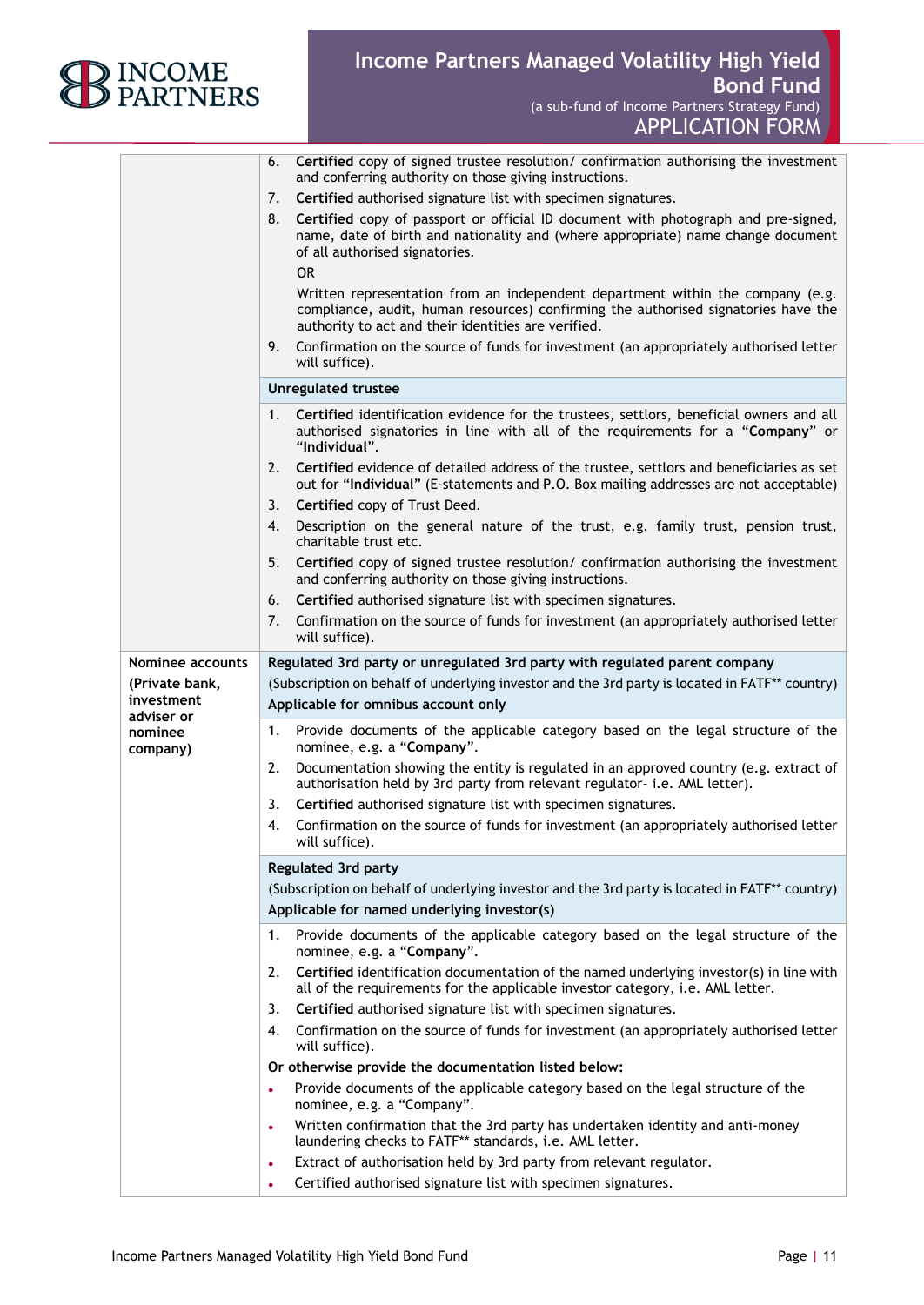

| Confirmation on the source of funds for investment (an appropriately authorised<br>$\bullet$<br>letter will suffice).                                  |
|--------------------------------------------------------------------------------------------------------------------------------------------------------|
| <b>Unregulated 3rd party</b>                                                                                                                           |
| (Subscription on behalf of underlying investor and the 3rd party is located in FATF** country                                                          |
| 1. Provide documents of the applicable category based on the legal structure of the<br>nominee, e.g. a "Company".                                      |
| 2. List of all named underlying investors.                                                                                                             |
| Certified identification documentation for all named underlying investors in line with<br>3.<br>the requirements of the applicable investor category.  |
| Details of registered office and place of business.<br>4.                                                                                              |
| Certified authorised signature list with specimen signatures.<br>5.                                                                                    |
| Confirmation on the source of funds for investment (an appropriately authorised letter<br>6.<br>will suffice).                                         |
| Or otherwise provide the documentation listed below:                                                                                                   |
| Provide documents of the applicable category based on the legal structure of the<br>$\bullet$<br>nominee, e.g. a "Company".                            |
| Certified identification documentation of the 3rd party in line with all of the<br>$\bullet$<br>requirements for the applicable investor category.     |
| Written confirmation that the 3rd party has undertaken identity and anti-money<br>$\bullet$<br>laundering checks to FATF** standards, i.e. AML letter. |
| Certified authorised signature list with specimen signatures.<br>$\bullet$                                                                             |
| Confirmation on the source of funds for investment (an appropriately authorised<br>$\bullet$<br>letter will suffice).                                  |
| Regulated 3rd party or unregulated 3rd party located in non-FATF** country                                                                             |
| (Subscription on behalf of underlying investor and the 3rd party is located in non-FATF**<br>country)                                                  |
| To be reviewed by the Registrar's Compliance on a case by case basis                                                                                   |

An approved exchange is one in a country which is a member of FATF\*\* or a specified stock exchange as defined under the Securities and Futures Ordinance (but excluding those exchanges in NCCTs\*\*\*); approved regulators are Securities and Future Commission, Insurance Authority or an equivalent authority in a jurisdiction that is a FATF\*\* member or a country with equivalent standards of anti-money laundering to those of the FATF\*\*.

- FATF Financial Action Task Force (www.fatf-gafi.org)
- \*\*\* NCCTs Non-Cooperative Countries and Territories as listed by the FATF\*\*

#### **Note:**

Where documents are not in English, a notarized translation is required.

A certifier must be a suitable person, such as a lawyer, accountant, director or manager of a regulated credit or financial institution, a notary public or a member of the judiciary. The certifier should sign the copy document (printing his/her name clearly underneath) and clearly indicate his/her position or capacity, together with a contact address and phone number. The certifier must indicate that the document is a true copy of the original and that the photo is a true likeness of the individual.

#### **DECLARATIONS**

- 1. I/We acknowledge that I/we have received and considered the Explanatory Memorandum and the trust deed constituting the Fund and the Sub-Fund, as the same may be amended, supplemented, modified, varied or replaced from time to time ("**Trust Deed**"), that this application is based thereon and that, unless otherwise provided here, all defined terms used in this Application Form shall have the same meaning as that ascribed to them in the Explanatory Memorandum.
- 2. I/We expressly warrant that: (i) I/we have carefully read and fully understand the information in the Explanatory Memorandum including but, not be limited to the investment objective, policies and restrictions of the Sub-Fund; (ii) I/we have the knowledge, expertise and experience in financial matters to evaluate the risks of investing in the Sub-Fund; (iii) I/we am/are aware of the risks inherent in: (a) investing in the Units; and (b) the method by which the assets of the Sub-Fund are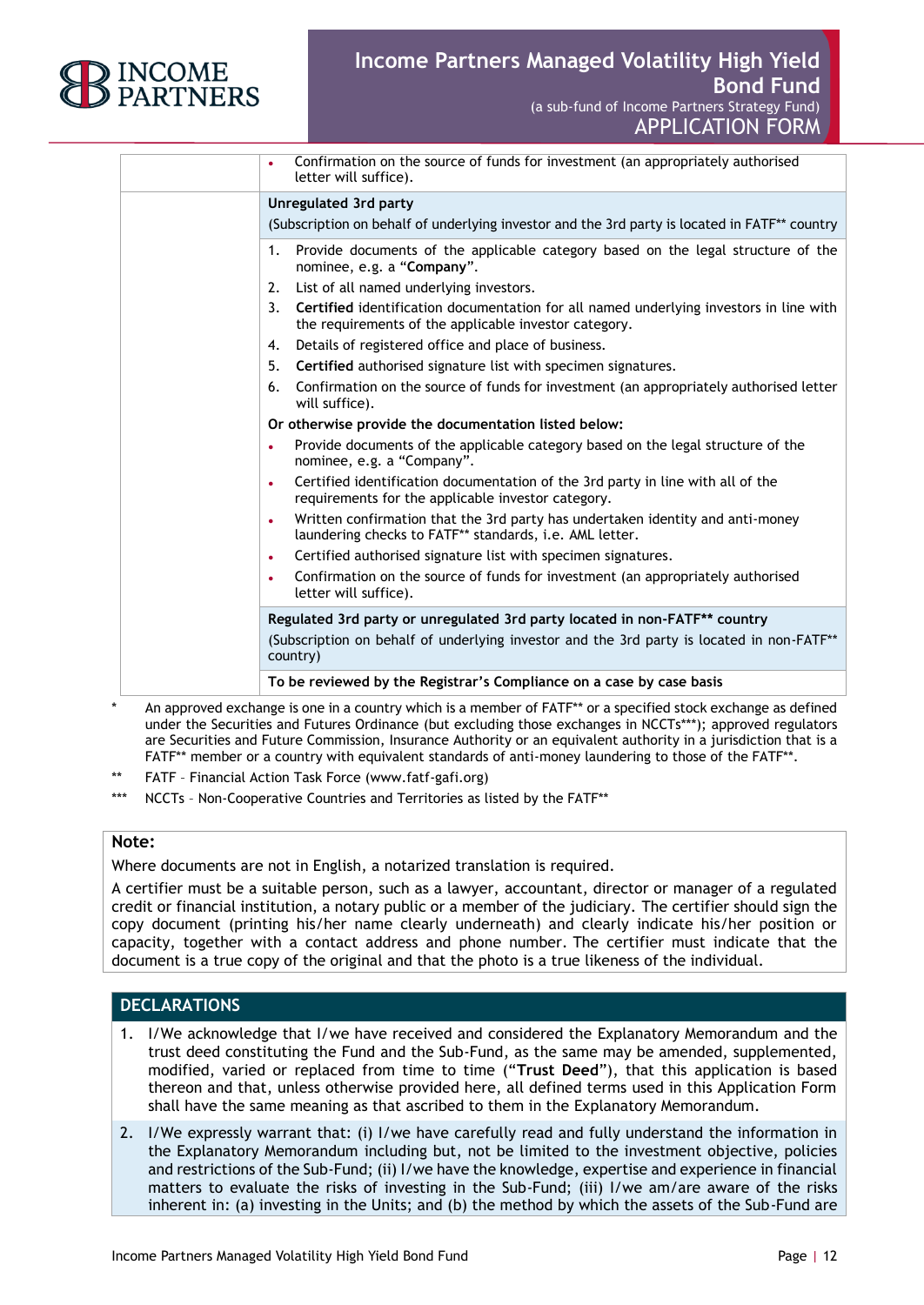

held, valued and traded as described in the Explanatory Memorandum; and (iv) I/we am/are capable of bearing the risk of loss of my/our entire investment in the Sub-Fund and I/we hereby warrant that in subscribing for Units I/we am/are not in breach of any applicable laws, including those relating to money laundering.

- 3. I/We represent and warrant that I/we are able to acquire and hold the Units the subject of this application without violating applicable laws in the event that this application for Units is accepted. I/We have full power and authority to execute and deliver this Application Form, and to subscribe for and purchase the Units and I am/we are authorised to pay all amounts I/we have committed to pay to the Sub-Fund.
- 4. I/We understand that the information provided herein will be relied upon by the Trustee and the Manager for the purpose of determining my/our eligibility to purchase Units. I/We agree to provide, if requested, any additional information that may reasonably be required to determine my/our eligibility to purchase Units.
- 5. Further, I/we confirm that I am not/we are not a US Person for US income tax purposes as defined in the Explanatory Memorandum nor do I/we hold or intend to hold Units for the benefit of any such person.
- 6. Without prejudice to any provisions contained herein, I/we undertake that if I/we become a US Person or hold or intend to hold Units for the benefit of any such person, I/we will notify the Registrar in writing immediately.
- 7. I/We undertake to observe and be bound by the provisions of the Trust Deed and the Explanatory Memorandum.
- 8. I/We acknowledge that this application is made at a price determined in accordance with the Trust Deed and that the Manager reserves the right to reject any application in whole or in part.
- 9. I/We declare that I am/we are of full legal age and capacity.
- 10. I/We represent and warrant as follows:
	- (i) the Units are to be purchased with funds that are from legitimate sources in connection with my/our regular business activities;
	- (ii) the amounts being or to be contributed to the Sub-Fund were not and are not directly or indirectly derived from activities that may contravene federal, state or international laws and regulations, including anti-money laundering laws and regulations.
- 11. I/we agree that the offer to subscribe is not binding until it is accepted by the Manager. The offer to subscribe shall be deemed to be accepted only after the Registrar issues a confirmation notice (or similar evidence of the issue of Units) to me/us. I/we agree that unless and until its offer to subscribe is rejected by the Manager I/we shall not be entitled to cancel, terminate, or revoke my/our offer to subscribe. If the Manager rejects the offer to subscribe, this Application Form and all related documents executed by me/us in connection with it may be retained by the Manager, the Trustee and/or the Registrar.
- 12. I/We understand and acknowledge that although Units will be issued only on a Subscription Day, subscription monies received are immediately deposited into the account of the Sub-Fund and kept in custodial status without interest until the applicable Subscription Day. Prior to the issuance of Units on the applicable Subscription Day, the Trustee or its delegates may, at the direction of the Manager, release such subscription monies for investment by the Sub-Fund on or prior to the relevant Subscription Day.
- 13. My/Our purchase of the Units and my/our execution and delivery of this Application Form have been authorised by all necessary action on my/our behalf, and this Application Form is and, upon acceptance of this Application Form by the Manager, shall be, my/our legal, valid and binding obligations, enforceable against me/us in accordance with its terms.
- 14. I/We hereby consent to the use of telephone recording by the Manager, the Trustee, the Registrar or their agents or delegates to record telephone conversations with me/us and any such tape recordings may be submitted in evidence in any proceedings relating to this application or relating to the Sub-Fund.
- 15. I/We agree that: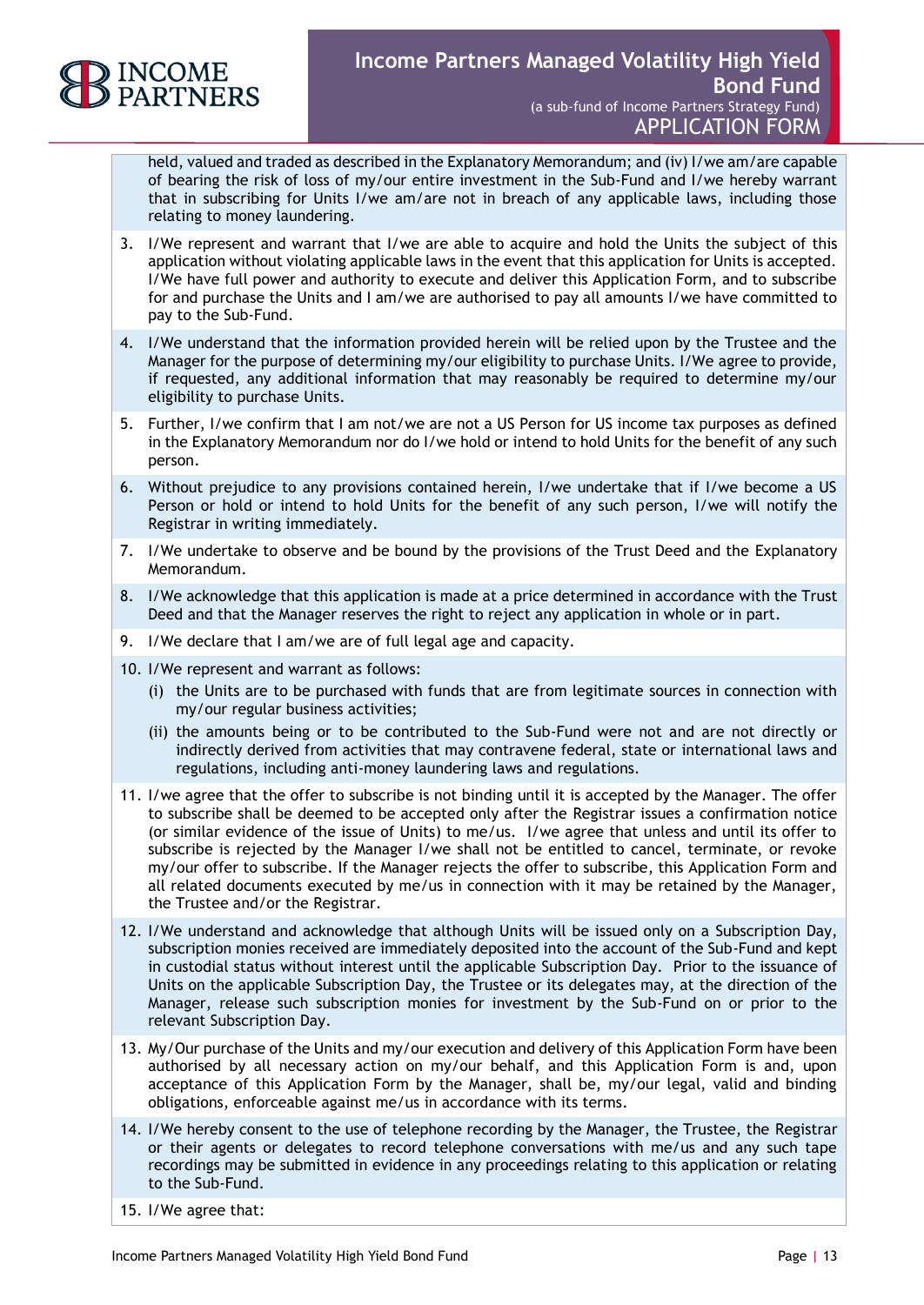

- (i) information supplied on this Application Form and otherwise in connection with my/our subscription for Units including personal information ("**Personal Data**") may be held by the Trustee, the Manager or their duly appointed agent(s) and may be used so that the Trustee and the Manager can carry out their respective obligations in respect of the Fund and/or the Sub-Fund and for other related purposes, including monitoring and analysis of its business in order to protect the interests and control the risks of the Trustee or the Manager and their respective affiliates, data management purposes, fraud and crime prevention, anti-money laundering, legal and regulatory compliance. In addition, I/we agree that my/our Personal Data may be collected and used by the Manager or its holding company, subsidiaries and affiliates for the purposes and in such manner as set out in Appendix A. All such information may be retained subject to applicable laws after my/our Units have been redeemed;
- (ii) the Manager, the Trustee, the Registrar or their respective agents or delegates may disclose and transfer such information to the auditors, other service providers to the Manager in respect of the Fund and/or the Sub-Fund, including any of their employees, officers, directors and agents and/or to the ultimate holding company of the Manager, the Trustee, the Registrar and/or their subsidiaries and/or affiliates or to any third party employed to provide administrative, computer or other services or facilities to any person to whom data is provided or may be transferred as aforesaid and/or to any regulatory authority entitled thereto by law or regulation (whether statutory or not) in connection with my/our investment in the Sub-Fund, which persons may be persons outside Hong Kong; and
- (iii) due to money laundering requirements operating within their respective jurisdictions, the Manager, the Trustee, the Registrar and/or their agents may require further identification of the applicant(s) before applications can be processed. None of the Manager, the Trustee, the Registrar or their delegates, agents or affiliates shall be liable to the applicant for any loss caused as a result of any delay or refusal to process applications, transfer requests or effect payment of realisation proceeds (as the case may be) and claims for payment of interest due to such delay or refusal are not accepted. Further, I/we hereby acknowledge that the Manager has the right to require the redemption or transfer of Units held by me/us if I/we refuse or fail to provide or produce any document or information as required to ensure compliance with any anti-money laws or regulations in any applicable jurisdiction.
- (iv) I/we understand and accept that in the event that the Manager accepts the subscription prior to confirmation of my/our identity to the satisfaction of the Trustee or the Registrar, and such confirmation is not forthcoming, the allotment of any Units to me/us will be cancelled and any Units issued to me/us will be compulsorily redeemed and the proceeds will be returned without interest to the bank account from which the original subscription moneys were remitted, at the my/our risk and expense, and I/we hereby indemnify the Sub-Fund, the Manager, the Trustee and the Registrar in respect of any loss that the Sub-Fund, the Manager, the Trustee and the Registrar may suffer as a result of such action being taken.
- 16. I/We agree to indemnify and hold harmless the Sub-Fund, the Manager, the Trustee, the Registrar and their respective officers, directors and controlling persons ("**Indemnitees**"), and each unitholder of the Sub-Fund from and against any loss, damage or liability due to or arising out of my/our breach of any representation, warranty or agreement contained in this Application Form or in any other document provided by me/us to any such parties in connection with my/our investment in the Units.
- 17. I/We agree at any times upon demand by the Manager, the Trustee, the Registrar or their respective delegates, I/we will:
	- (i) promptly provide any form, certification or other information reasonably requested by and acceptable to the Manager, the Trustee, the Registrar or their respective delegates that is necessary for the Fund or the Sub-Fund (A) to comply with any applicable law, regulation, fiscal or tax requirements (whether statutory or not) or determining the extent of, and in fulfilling, their withholding obligations and/or to assist them in obtaining any exemption, reduction or refund of any withholding or other taxes imposed by any taxing authority or other governmental agency upon the Fund or amounts paid to the Fund, including, without limitation, requirements imposed by Sections 1471 – 1474 (referred to as "**FATCA**") of the U.S. Internal Revenue Code of 1986, as amended ("**IRS Code**") or qualify for a reduced rate of withholding or backup withholding in any jurisdiction from or through which the Fund or the Sub-Fund receives payments and/or (B) to satisfy reporting or other obligations under IRS Code and the United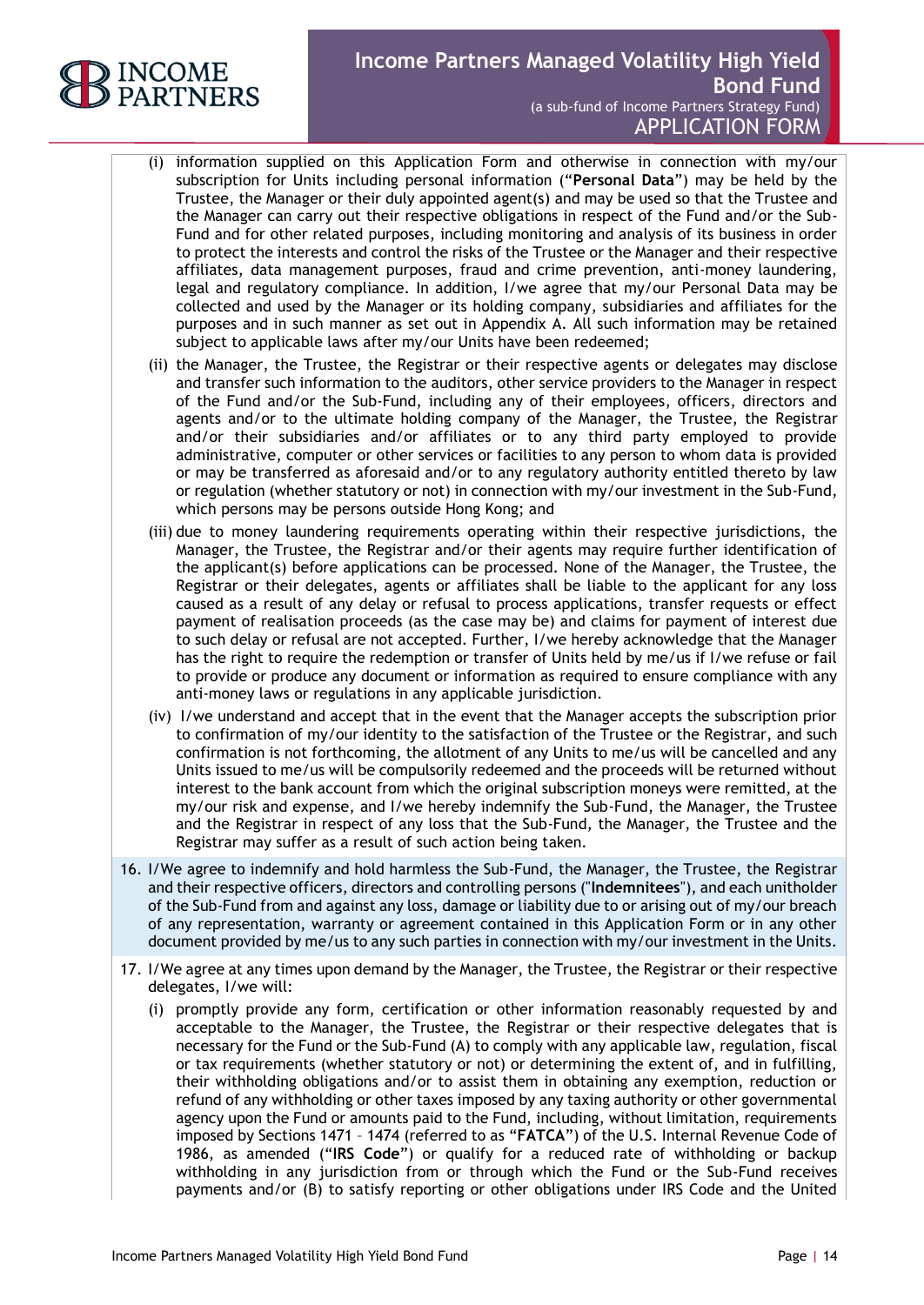

States Treasury Regulations promulgated under the IRS Code, or to satisfy any obligations relating to any agreement with any tax or fiscal authority,

- (ii) will update or replace such form, certification or other information in accordance with its terms or subsequent amendments, and
- (iii) will otherwise comply with any reporting obligations imposed by the United States, Hong Kong or any other jurisdiction, including reporting obligations that may be imposed by future legislation, to facilitate the implementation of FATCA or any other tax requirements in any jurisdiction or in order to reduce or eliminate withholding taxes under FATCA or under other tax requirements in any jurisdiction.

I/We understand that the Manager, the Trustee, the Registrar or their respective delegates are authorised to withhold from any payment made to, or any distributive share of, me/us any taxes, to the extent permitted by the applicable laws and regulations.

- 18. I/We acknowledge and agree that :
	- (i) the Fund, the Sub-Fund, the Manager or the Trustee or any of their authorised person(s) (as permissible under applicable law or regulation) may be required to report or disclose to any government agency, regulatory authority or tax or fiscal authority in any jurisdictions (including but not limited to the U.S. Internal Revenue Service ("**IRS**") and the Hong Kong Inland Revenue Department ("**IRD**")), information in relation to me/us, including but not limited to my/our name, address, tax identification number (if any), social security number (if any) and information relating to my/our holdings, to enable the Fund or the Sub-Fund to comply with any applicable law or regulation or any agreement with a tax authority (including, but not limited to, any applicable law, regulation or agreement under FATCA);
	- (ii) the IRD may be required to automatically exchange information as outlined above with the IRS, the HM Revenue & Customs ("**HMRC**") and other foreign fiscal authorities; and
	- (iii) the Fund, the Sub-Fund, the Manager or the Trustee or any of their authorised person(s) (as permissible under applicable law or regulation) may be required to disclose to the IRS, HMRC and other foreign fiscal authorities certain confidential information when registering with such authorities and if such authorities contact the Fund, the Sub-Fund, the Manager or the Trustee or any of their authorised person(s) with further enquiries, the Fund, the Sub-Fund, the Manager or the Trustee or any of their authorised person(s) (as the case may be) may require me/us to provide additional information and/or documentation which such entity may be required to disclose to the IRD or such other authorities.
- 19. I/We waive, and/or shall cooperate with the Fund, the Sub-Fund, the Manager or the Trustee or any of their authorised person(s) to obtain a waiver of, the provisions of any law which (a) prohibit the disclosure by the Fund, the Sub-Fund, the Manager or the Trustee or any of their authorised person(s), of the information or documentation requested from me/us; or (b) prohibit the reporting of financial or account information by the Fund, the Sub-Fund, the Manager or the Trustee or any of their authorised person(s) required pursuant to FATCA or other tax requirements in any jurisdiction; or (c) otherwise prevent compliance by the Fund or the Sub-Fund with the relevant obligations under FATCA or other tax requirements in any jurisdiction.
- 20. I / We acknowledge that in the event I / we do not provide the requested information and/or documentation, whether or not that actually leads to compliance failures by the Fund or the Sub-Fund or a risk of the Fund or the Sub-Fund being subject to withholding tax under FATCA, the Manager on behalf of the Fund and the Sub-Fund reserves the right to take any action and/or pursue all remedies at its disposal including, without limitation, (i) reporting the relevant information of me/us to the IRS; (ii) withholding, deducting from my/our account, or otherwise collecting any such tax liability from me/us to the extent permitted by applicable laws and regulations; (iii) deeming me/us to have given notice to redeem all my/our Units in the Sub-Fund; and/or (iv) bringing legal action against me/us for losses suffered by the Fund or the Sub-Fund as a result of such withholding tax.
- 21. I/We acknowledge and agree that I/we may be required to transfer Units held by me / us or deemed to have given a redemption request in respect of Units held by me / us inter alia in circumstances which in the opinion of the Manager or the Trustee might result in the Sub-Fund in relation to such Class of Units, the Fund, the Trustee and/or the Manager incurring any liability to taxation or suffering any other pecuniary disadvantage which the Sub-Fund, the Fund, the Trustee and/or the Manager might not otherwise have incurred or suffered.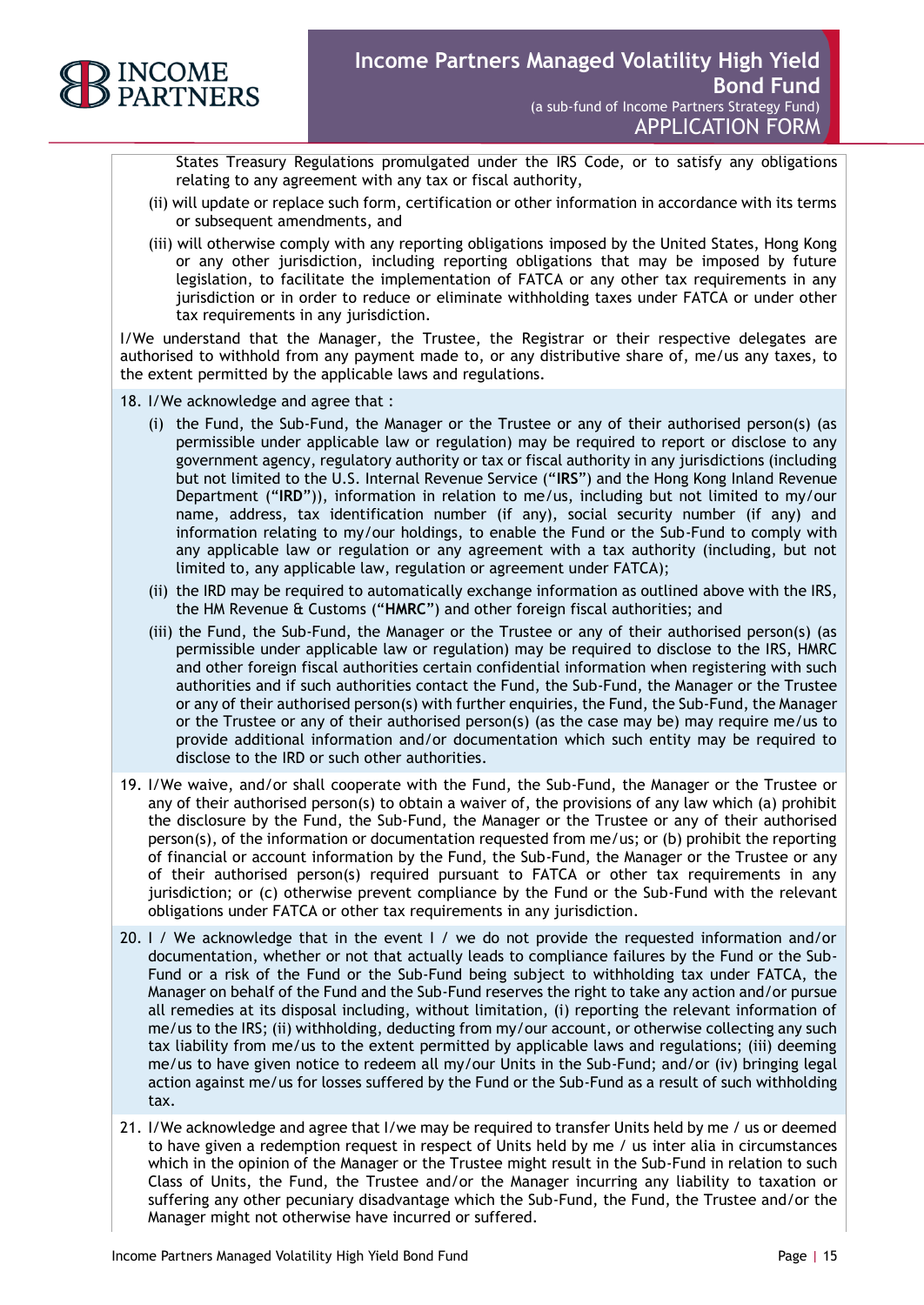

-

- 22. I/We acknowledge and agree that if the Manager or the Trustee is required or entitled by any applicable laws, regulations, direction or guidance, or by any agreement with any tax or fiscal authority to make withholdings from any redemption moneys payable to me/us, the amount of such withholdings shall be deducted from the redemption moneys otherwise payable to me /us.
- 23. I/We hereby confirm that the Trustee, the Manager and the Registrar are each authorised and instructed to accept and execute any instructions in respect of the Units to which this application relates given by me/us by facsimile. None of the Manager, the Trustee, the Registrar or their respective agents and delegates shall be responsible to a unitholder or an investor for any loss resulting from non-receipt or illegibility of any application form sent by facsimile or for any loss caused in respect of any action taken as a consequence of such facsimile believed in good faith to have originated from properly authorised persons. This is notwithstanding the fact that a facsimile transmission report produced by the originator of such transmission discloses that such transmission was sent.
- 24. I/We understand and agree that the Trustee prohibits the investment of funds in the Sub-Fund by any persons or entities that are acting, directly or indirectly, (i) in contravention of any applicable laws and regulations, including anti-money laundering regulations or conventions, (ii) on behalf of terrorists or terrorist organisations, including those persons or entities that are included on the List of Specially Designated Nationals and Blocked Persons maintained by the U.S. Treasury Department's Office of Foreign Assets Control<sup>c</sup> ("OFAC") and the European Commission's Financial Sanctions list<sup>d</sup>, as such lists may be amended from time to time, (iii) for a senior foreign political figure, any member of a senior foreign political figure's immediate family or any close associate of a senior foreign political figure<sup>e</sup>, unless the Manager, the Trustee and/or the Registrar, after being specifically notified by me/us in writing that it is such a person, conducts further due diligence, and determines that such investment shall be permitted, or (iv) for a foreign shell bank<sup>f</sup> (such persons or entities in (i) – (iv) are collectively referred to as "**Prohibited Persons**").
- 25. I/We represent, warrant and covenant that: (i) I am/we are not, nor am/are any person or entity controlling, controlled by or under common control with me/us, a Prohibited Person, and (ii) to the extent I/we have any beneficial owners<sup>g</sup>, (a) I/we have carried out thorough due diligence to establish the identities of such beneficial owners, (b) based on such due diligence, I/we reasonably believe that no such beneficial owners are Prohibited Persons, (c) I/we hold the evidence of such identities and status and shall maintain all such evidence for at least five years from the date of my/our complete redemption from the Sub-Fund, and (d) I/we shall make available such information and any additional information requested by the Manager, the Trustee and/or the Registrar that is required under applicable regulations.
- 26. If any of the foregoing representations, warranties or covenants ceases to be true or if the Manager, the Trustee and/or the Registrar no longer reasonably believes that it has satisfactory evidence as to their truth, notwithstanding any other agreement to the contrary, the Manager, the Trustee

**<sup>c</sup>** The OFAC list may be accessed on the web at http://www.treas.gov/ofac.

**<sup>d</sup>** The list of prohibited persons listed pursuant to European Financial Sanctions regulations can be accessed on the web at http://europa.eu.int/comm/external\_relations/cfsp/sanctions/index.com.

**e** Senior foreign political figure means a senior official in the executive, legislative, administrative, military or judicial branches of a foreign government (whether elected or not), a senior official of a major foreign political party, or a senior executive of a foreign government-owned corporation. In addition, a senior foreign political figure includes any corporation, business or other entity that has been formed by, or for the benefit of, a senior foreign political figure. The immediate family of a senior foreign political figure typically includes the political figure's parents, siblings, spouse, children and in-laws. A close associate of a senior foreign political figure is a person who is widely and publicly known internationally to maintain an unusually close relationship with the senior foreign political figure, and includes a person who is in a position to conduct substantial domestic and international financial transactions on behalf of the senior foreign political figure.

**f** Foreign shell bank means a foreign bank without a physical presence in any country, but does not include a regulated affiliate. A post office box or electronic address would not be considered a physical presence. A regulated affiliate means a foreign shell bank that: (1) is an affiliate of a depository institution, credit union, or foreign bank that maintains a physical presence in the United States or a foreign country, as applicable; and (2) is subject to supervision by a banking authority in the country regulating such affiliated depository institution, credit union, or foreign bank.

**g** Beneficial owners include, but will not be limited to: (i) shareholders of a corporation, (ii) partners of a partnership, (iii) members of a limited liability company; (iv) investors in a fund-of-funds; (v) the grantor of a revocable or grantor trust; (vi) the beneficiaries of an irrevocable trust; (vii) the individual who established an IRA; (viii) the participant in a self-directed pension plan; (ix) the sponsor of any other pension plan; and (x) any person being represented by the Subscriber in an agent, representative, intermediary, nominee or similar capacity.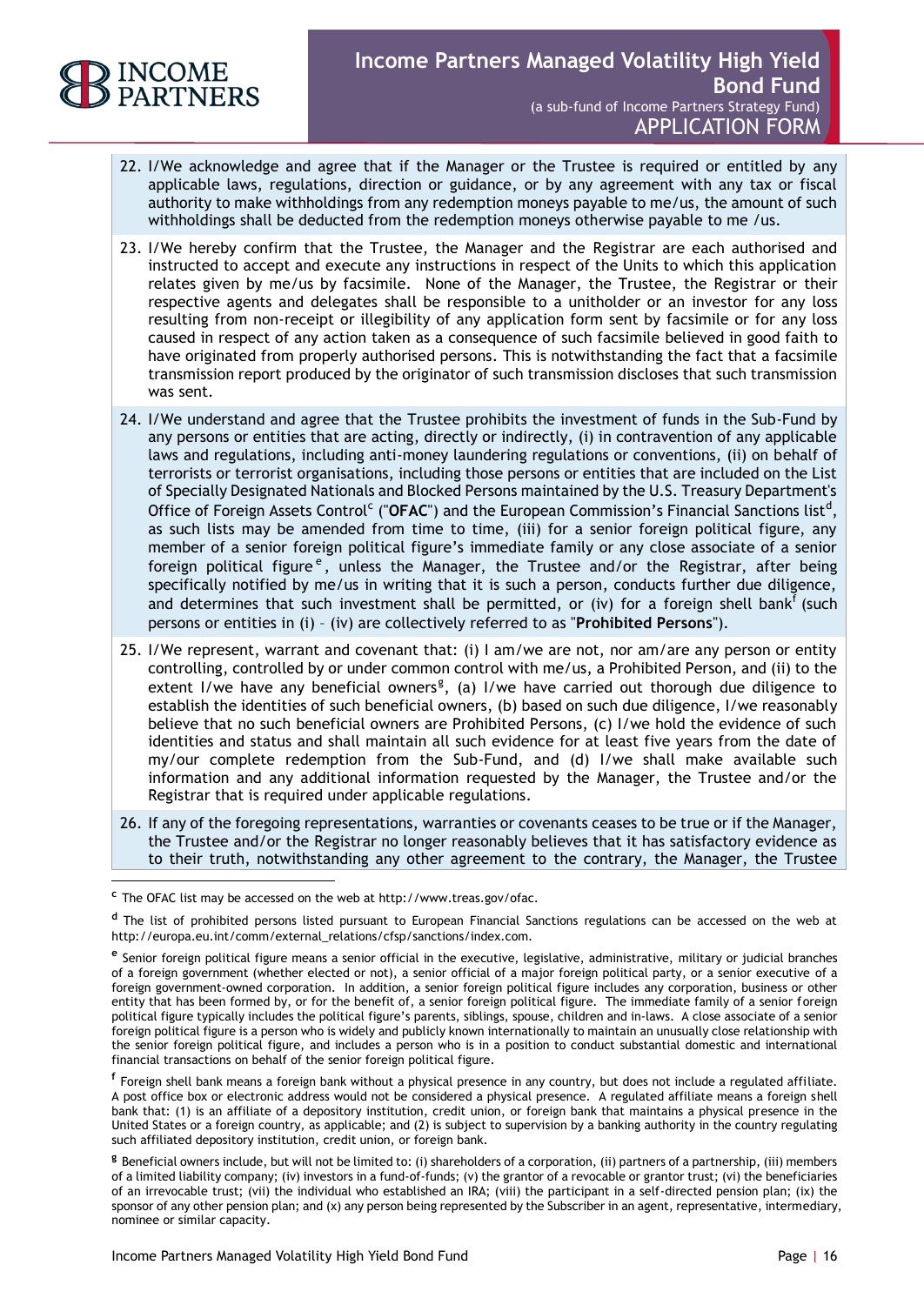

and/or the Registrar may, in accordance with applicable regulations, freeze my/our investment, either by prohibiting additional investments, declining or suspending any redemption requests and/or segregating the assets constituting the investment, or my/our investment may immediately be redeemed from the Sub-Fund, and the Manager, the Trustee and/or the Registrar may also be required to report such action and to disclose my/our identity to OFAC or other authority. In the event that the Manager, the Trustee and/or the Registrar is required to take any of the foregoing actions, I/we understand and agree that I/we shall have no claim against the Sub-Fund, the Manager, the Trustee, the Registrar, and their respective affiliates, directors, members, partners, shareholders, officers, employees and agents for any form of damages as a result of any of the aforementioned actions.

- 27. I/We understand and agree that any redemption proceeds paid to me/us will be paid to the same account from which my/our investment in the Sub-Fund was originally remitted, unless the Manager and the Trustee agree otherwise.
- 28. (If applicable) I/We, being a Hong Kong resident investor, confirm that I/we are professional investor(s) within the meaning of the Securities and Futures Ordinance and the rules and regulations made thereunder.
- 29. I/We hereby acknowledge that I/We are aware that:-
	- (i) the Manager will benefit from the origination and distribution of the Units by the payment of fees as disclosed in the Explanatory Memorandum to it from the assets of the Sub-Fund; and
	- (ii) the Manager is acting as an agent only in the distribution of the Units.
- 30. I/We represent and warrant to the Manager and the Trustee that each representation and warranty contained in this Application Form is true and accurate as at the date of this Application Form and if any of the foregoing representations cease to be true, I/we shall promptly notify the Manager and the Trustee of the facts pertaining to such changed circumstances.
- 31. If the undersigned is acting as agent, representative or nominee (a "**Nominee**") for an investor the Nominee acknowledges and agrees that the agreements, representations and warranties herein are also made on behalf of the investor. The Nominee represents and warrants that Nominee has all requisite power and authority to enter into and perform this Application Form and the agreements contemplated hereby, and Nominee represents and warrants, after reasonable inquiry, that the information, representations and warranties of the investor provided in this Application Form and otherwise to the Manager and/or the Trustee through the Nominee are accurate and complete. The Nominee agrees to indemnify the Sub-Fund, the Manager, the Trustee (including their members, shareholders, managers, partners, directors, officers, employees and agents) for any and all damages, costs, fees, losses and expenses (including counsel fees and disbursements) in connection with or resulting from the Nominee's misrepresentation or misstatement contained herein or breach hereof, or the assertion of the Nominee's lack of proper authorisation from the investor.
- 32. (For companies and other legal entities) I/We agree that the information supplied on this Application Form and otherwise from time to time in connection with my/our subscription for Units and/or as unitholder(s) of the Sub-Fund may also be used to provide a marketing database for product and market research or to provide information for the despatch of information on other products or services to me/us from the Manager, the Trustee or any of their respective affiliated companies and that the Manager, the Trustee or any of their respective affiliated companies may contact me/us by post, telephone, facsimile, e-mail or other available method for such purposes. I/We hereby acknowledge that I/we am/are aware that I/we have the right to revoke any consent to the use of my/our information for the purposes set out in this paragraph by notice in writing to the Manager or the Trustee, as the case may be.
- 33. (For individuals only) I/We confirm that I/we have carefully reviewed and understood the Personal Information Collection Statement set out in Appendix A of this Application Form including that my/our Personal Data may be used by the Fund, the Manager and its holding companies, subsidiaries and affiliates for direct marketing purposes.

Please tick (" $\checkmark$ ") the boxes below (as appropriate) if you do not wish your Personal Data to be used in direct marketing:

 $\Box$  I do not wish my/our Personal Data to be used by the Fund, the Manager, and its holding companies, subsidiaries and affiliates for direct marketing purposes.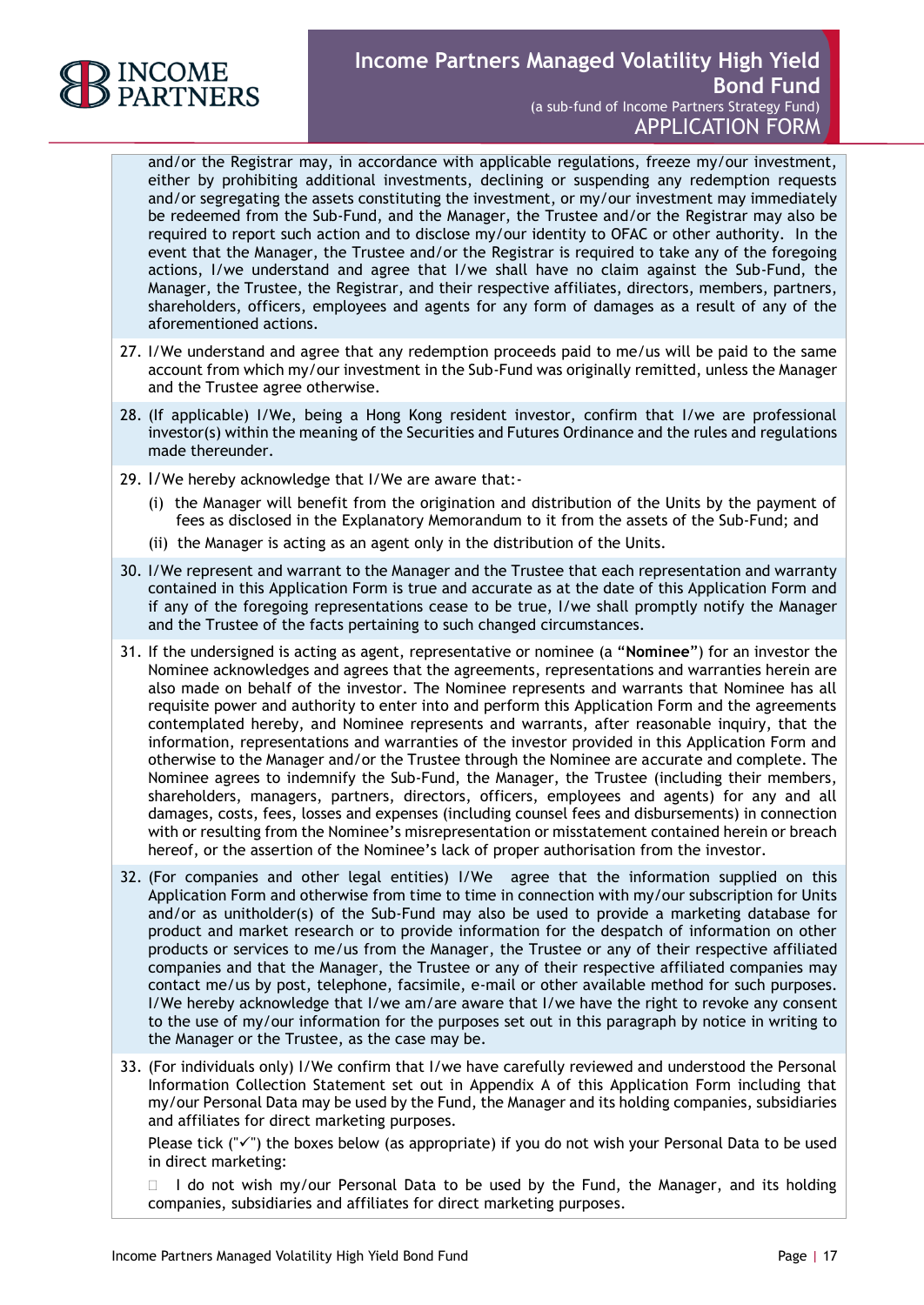

34. I/We acknowledge that this Application Form shall be governed by and construed in accordance with the laws of Hong Kong.

I/We agree to notify the Manager, the Trustee and the Registrar promptly in writing should I/we become aware of any change in the information set forth in these representations.

| <b>SIGNATURES</b>                               |                                             |
|-------------------------------------------------|---------------------------------------------|
| INDIVIDUAL APPLICANT:                           | PARTNERSHIP OR CORPORATION OR TRUSTS:       |
| (Signature)                                     | (Name of Entity)<br>By:                     |
| (Print Name)                                    | (Signature of Authorised Person)            |
| (Signature of Joint Applicant - if applicable)  | (Print Name and Title of Authorised Person) |
| (Print Name of Joint Applicant - if applicable) |                                             |
| (Date)                                          | (Date)                                      |

 $\Box$  I/We confirm that the above subscription is for my/our own account (applicable for individual investors, private companies, listed companies/regulated institutions)